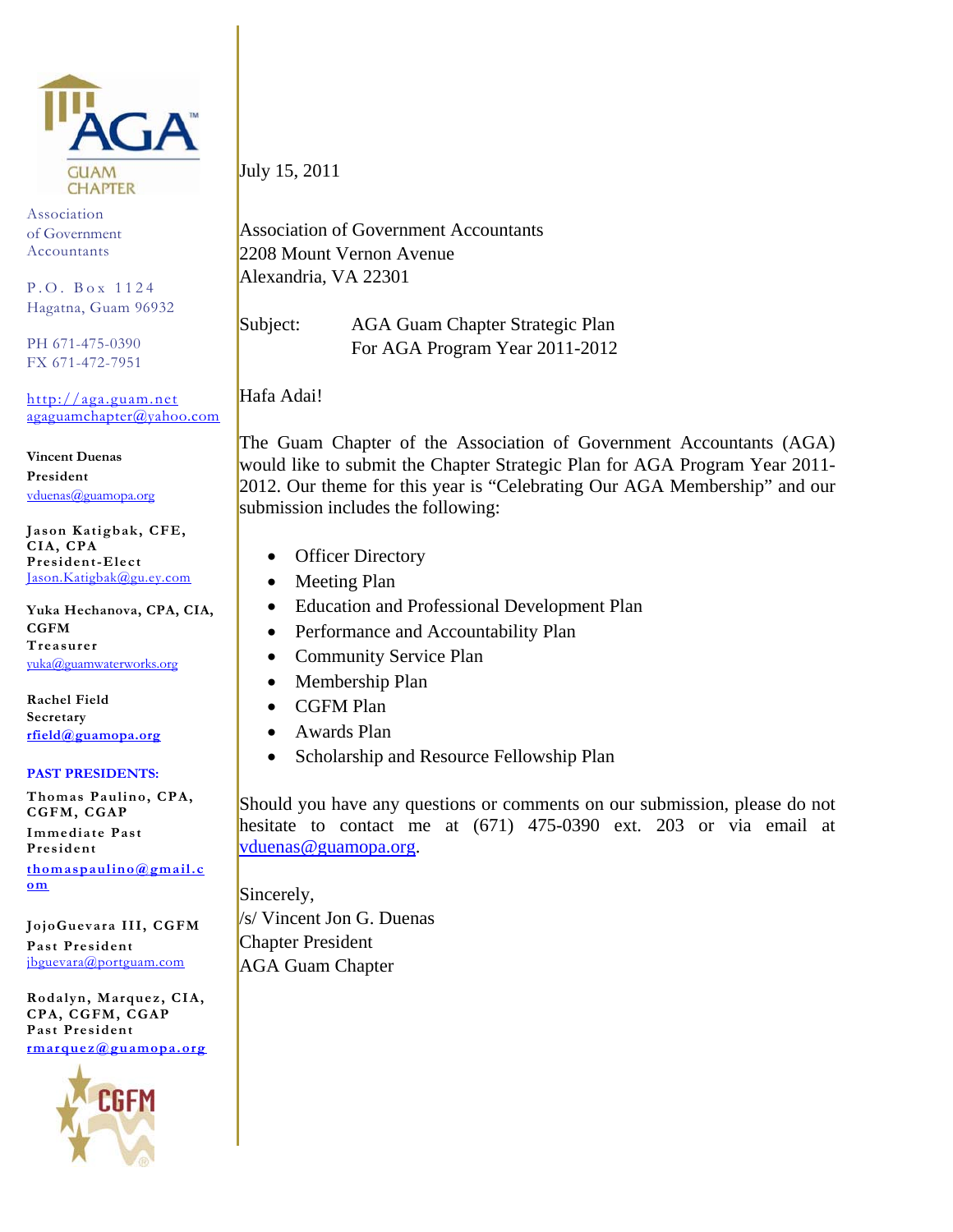

**STRATEGIC PLAN Program Year 2011-2012**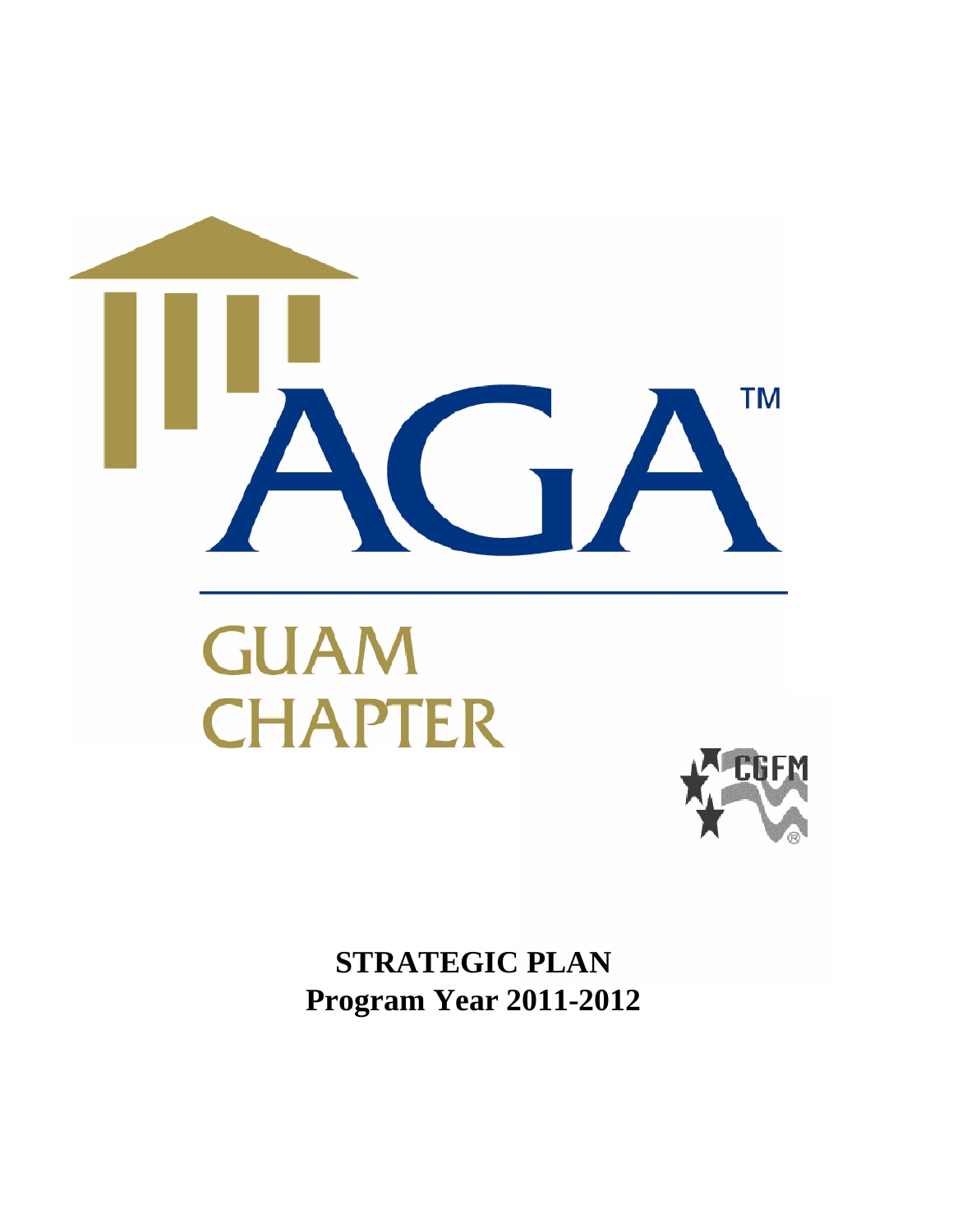



# **Table of Contents**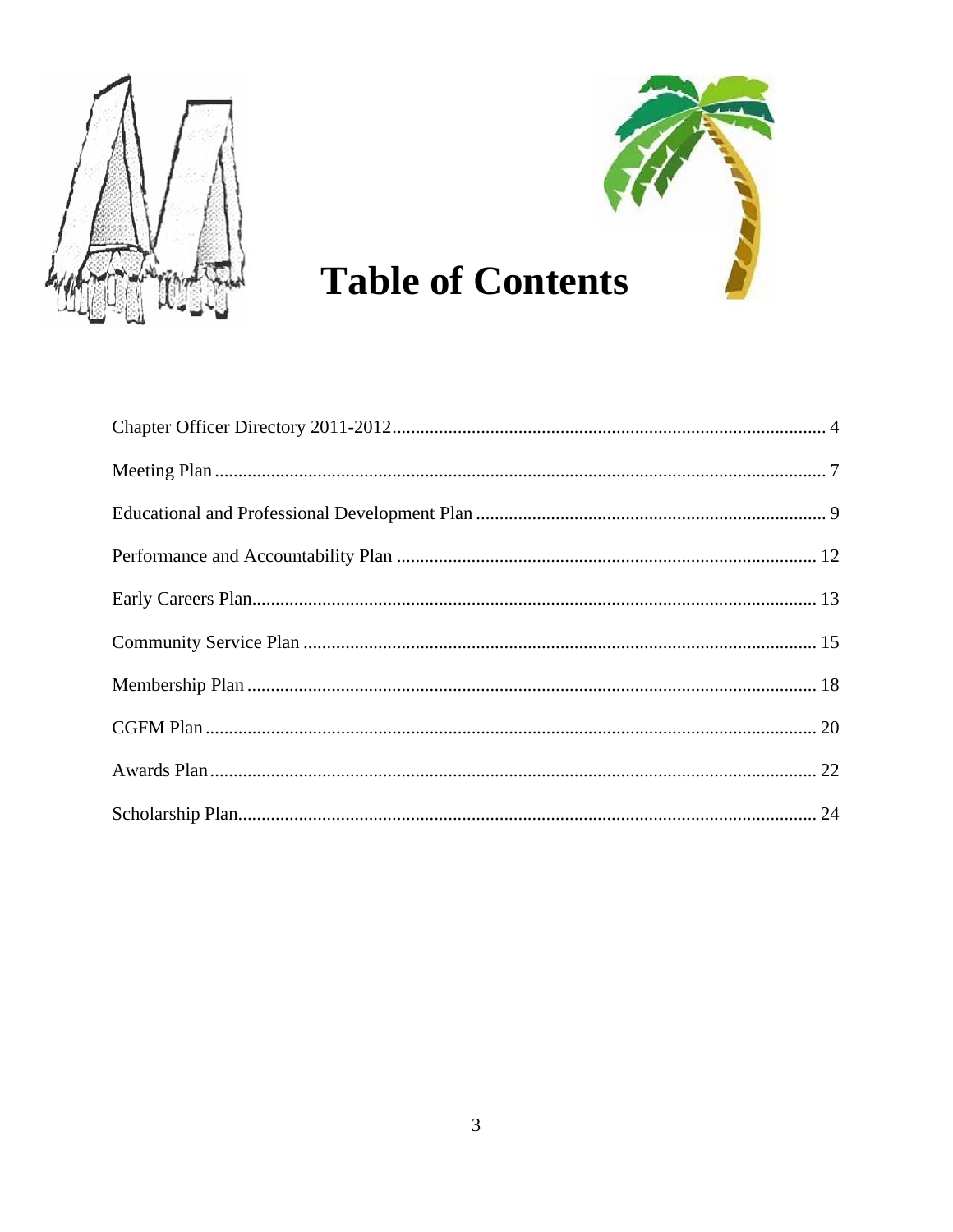| <b>Chapter Officer Directory 2011-2012</b>                                  |                                                                                                   |                   |
|-----------------------------------------------------------------------------|---------------------------------------------------------------------------------------------------|-------------------|
| President:<br>Telephone No.:<br>E-mail Address:                             | <b>Vincent Duenas</b><br>475-0390 ext. 203<br>vduenas@guamopa.org                                 | Member No. 67025  |
| President-Elect:<br>Telephone No.:<br>E-mail Address:                       | Jason Katigbak, CPA, CIA, CFE<br>649-3700<br>Jason.Katigbak@gu.ey.com                             | Member No. 95562  |
| Treasurer:<br>Telephone No.:<br><b>Email Address:</b>                       | Yukari B. Hechanova, CPA, CIA, CGFM, CGAP<br>646-7815 (w) 632-2373 (h)<br>yuka@guamwaterworks.org | Member No. 60087  |
| Secretary:<br>Telephone No.:<br><b>Email Address:</b>                       | Rachel Field<br>475-0390 ext. 206<br>rfield@guamopa.org                                           | Member No. 94772  |
| <b>Alternate Secretary:</b><br>Telephone No.:<br><b>Email Address:</b>      | Gloria Travis, CGFM<br>735-2777 (w) 632-5217 (h)<br>gtravis@uguam.uog.edu                         | Member No. 88646  |
| <b>Immediate Past President:</b><br>Telephone No.:<br><b>Email Address:</b> | Thomas Paulino, CGFM, CPA, CGAP<br>475-1226<br>thomaspaulino@gmail.com                            | Member No. 80114  |
| <b>Early Careers:</b><br>Telephone No.:<br><b>Email Address:</b>            | Artemio "Ricky" Hernandez<br>475-4326<br>artemiorh@gmail.com                                      | Member No. 100504 |
| Membership Chair:<br>Telephone No.:<br>Email Address:                       | Valerie Mafnas, CPA<br>648-3090<br>vmafnas@gpagwa.com                                             | Member No. 103772 |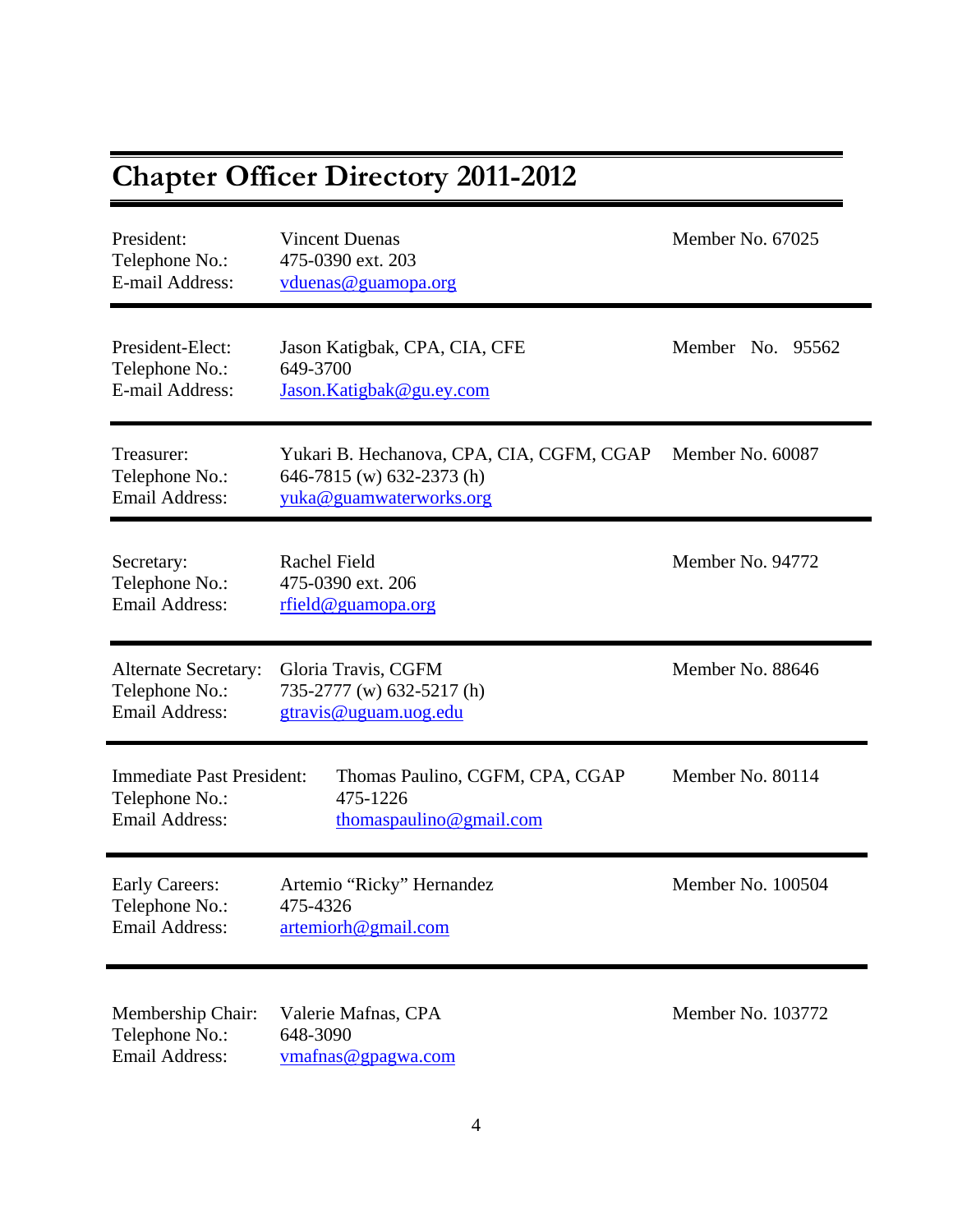| Telephone No.:<br><b>Email Address:</b>                                        | Awards Committee & Chapter Recognition Chair:<br>Taling Taitano, CPA, CGFM<br>488-2243<br>tmtaitano@gmail.com | Member No. 12754    |
|--------------------------------------------------------------------------------|---------------------------------------------------------------------------------------------------------------|---------------------|
| Community Service: Lourdes R. Perez<br>Telephone No.:<br><b>Email Address:</b> | 475-0390 ext. 204<br>guamperezlou@gmail.com                                                                   | Member No. 19659    |
| <b>Education Chair:</b><br>Telephone No.:<br><b>Email Address:</b>             | Jason Katigbak, CPA, CIA, CFE<br>649-3700<br>Jason.Katigbak@gu.ey.com                                         | Member No. 95562    |
| Programs Chair:<br>Telephone No.:<br><b>Email Address:</b>                     | R. Joyce Castro<br>475-1150<br>joyce.castro@doa.guam.gov                                                      | Member No. 96849    |
| Telephone No.:<br><b>Email Address:</b>                                        | Communications Director: Barbara S. Howard, CPA<br>475-9872 (w) 653-6144 (f)<br>bobbie725@yahoo.com           | Member No. 23311    |
| Historian:<br>Telephone No.:<br><b>Email Address:</b>                          | Jerrick Hernandez<br>475-0390 ext. 208<br>jhernandez@guamopa.org                                              | Member No. 94102    |
| <b>CGFM</b> Director:<br>Telephone No.:<br><b>Email Address:</b>               | Jojo Guevara III, CGFM<br>477-5921<br>jbguevara@portguam.com                                                  | Member No. 44115    |
| <b>Standards Director:</b><br>Telephone No.:<br><b>Email Address:</b>          | Christopher Wolseley, CA<br>646-3884<br>cwolseley@deloitte.com                                                | Member No. 52587    |
| Scholarship:<br>Telephone No.:<br><b>Email Address:</b>                        | Doris Flores Brooks, CPA, CGFM<br>475-0390<br>dfbrooks@guamopa.com                                            | Member No.<br>57777 |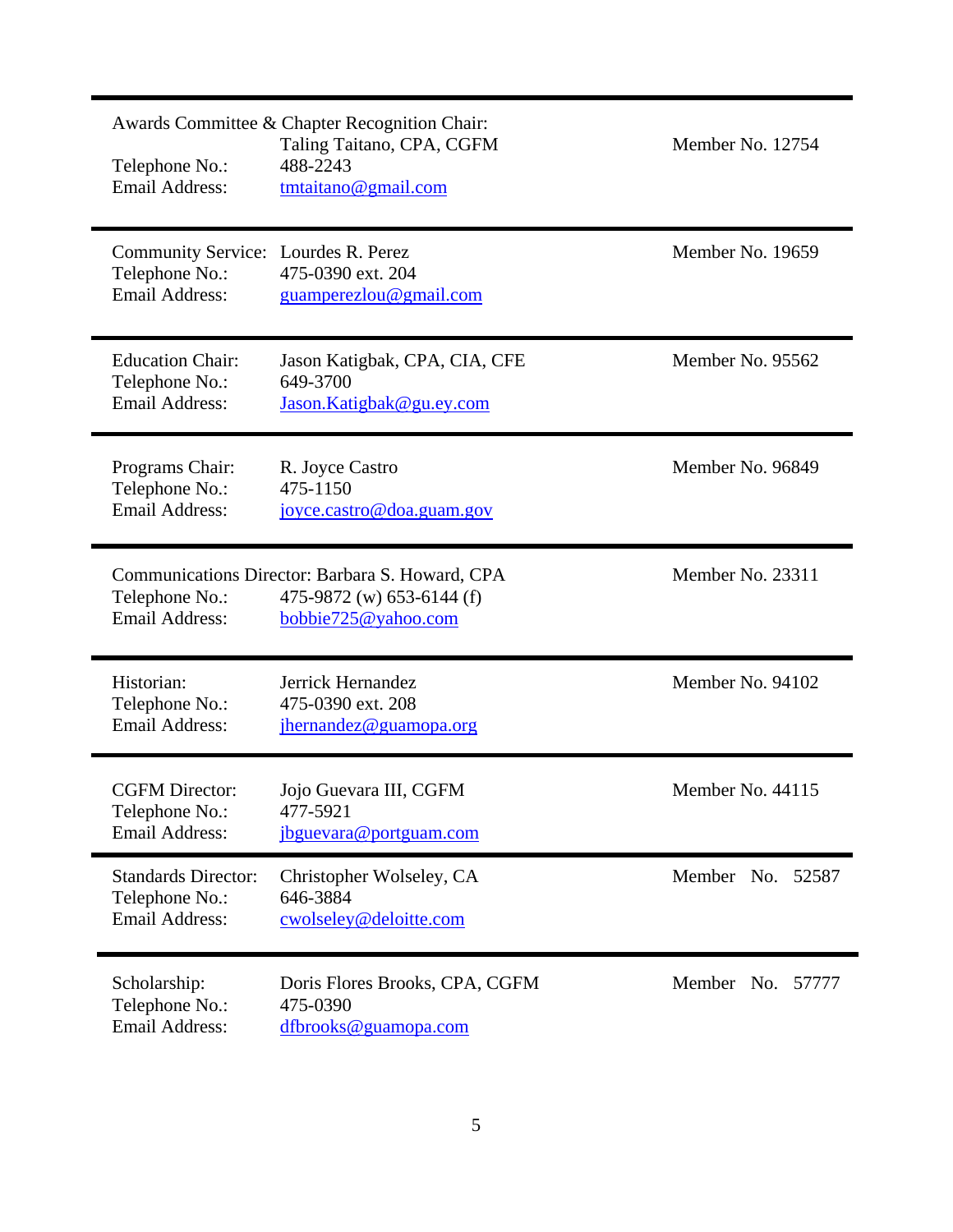| <b>Newsletter Editor:</b><br>Telephone No.:<br>Email Address:             | <b>Joy Bulatao</b><br>475-0390<br>joy.bulatao@gmail.com                                                                | Member No. 96134 |  |
|---------------------------------------------------------------------------|------------------------------------------------------------------------------------------------------------------------|------------------|--|
| Webmaster:<br>Telephone No.:<br><b>Email Address:</b>                     | Doreen Crisostomo, PhD., CGFM<br>483-1559<br>doreentc@guam.net                                                         | Member No. 23737 |  |
| Telephone No.:<br><b>Email Address:</b>                                   | Accountability Chair: Maripaz N. Perez, CGFM, CGAP<br>475-0390<br>mperez@guamopa.org                                   | Member No. 67833 |  |
| <b>By-Laws and Procedures:</b><br>Telephone No.:<br><b>Email Address:</b> | Llewelyn Terlaje, CGAP<br>475-0390<br>lterlaje@guamopa.org                                                             | Member No. 70753 |  |
| <b>Chapter Auditor:</b><br>Telephone No.:<br><b>Email Address:</b>        | Rizalito Paglingayan<br>649-3700<br>rizalito.paglingayan@gu.ey.com                                                     | Member No. 99243 |  |
| Telephone No.:<br><b>Email Address:</b>                                   | Pacific Emerging Issues Conference Chair:<br>Rodalyn Marquez, CGFM, CPA, CGAP, CIA<br>475-0390<br>rmarquez@guamopa.org | Member No. 65248 |  |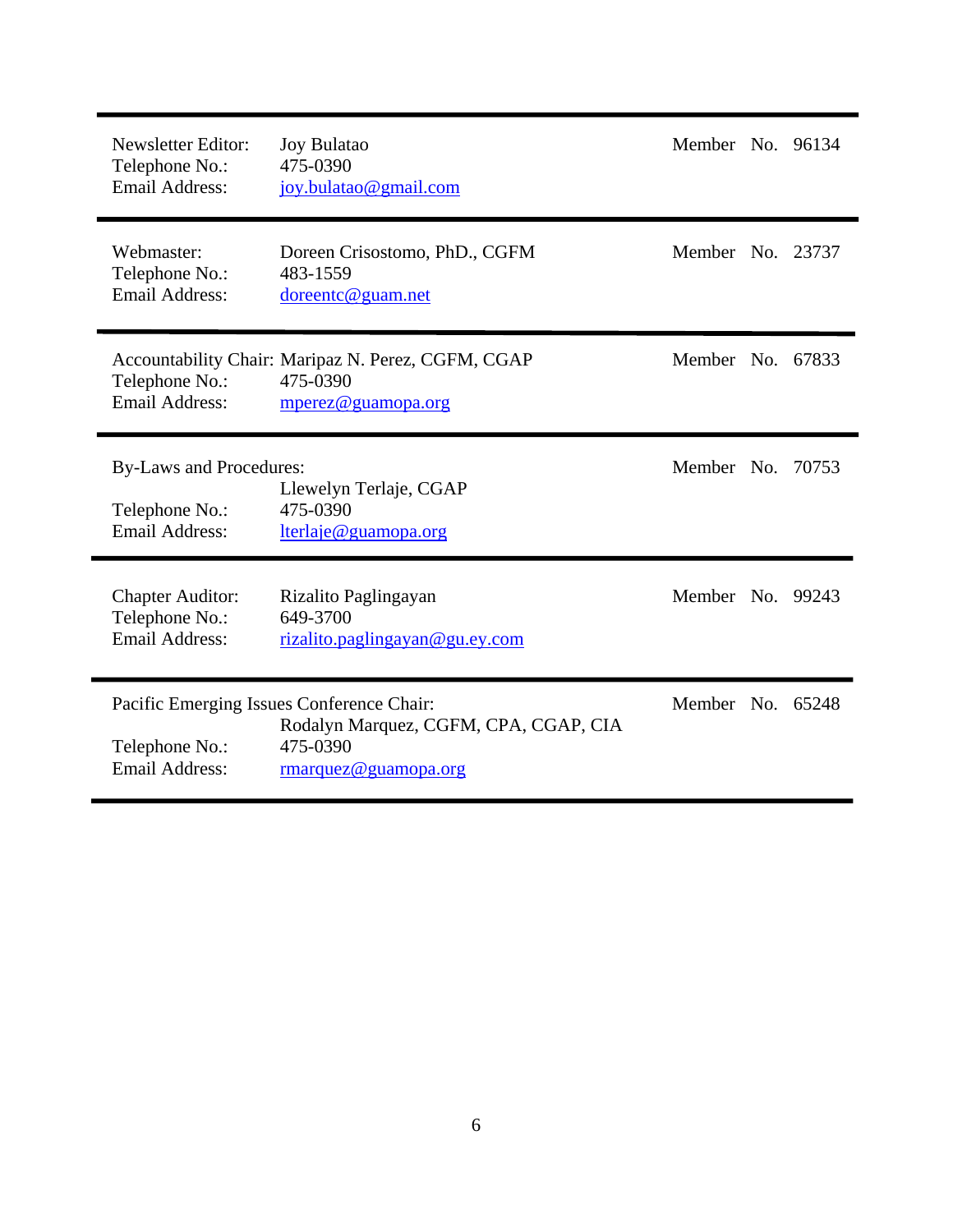# **Meeting Plan**

# **Chapter Administration – Vincent Duenas, President Jason Katigbak, CFE, CPA, CIA, President-Elect**

### **Programs Chairperson – R. Joyce Castro**

The AGA Guam Chapter will hold monthly meetings to provide government accountability professionals a venue and an opportunity to meet with their peers from private and public entities and discuss relevant issues affecting their profession. At each meeting, we will provide officer and committee report updates, i.e. Treasurer's Report, Secretary's Minutes, Education, CGFM, Community Service, etc. A guest speaker will also be invited to address our Chapter membership on topics relevant to the accountability profession or its members. The Chapter Executive Committee will also gather monthly to plan and discuss, in detail, the various activities of the Chapter.

# **General Membership Meetings**

Location: Outrigger Guam Resort Time: 12:00 – 1:00 pm

# **Chapter Executive Committee (CEC) Meetings**

| Location: | <b>Various Locations</b> |
|-----------|--------------------------|
| Time:     | $12:00 - 1:00$ pm        |

| Date            | Day       | Speaker                               | Topic                        |
|-----------------|-----------|---------------------------------------|------------------------------|
| June 8, 2011    | Wednesday | <b>CEC</b> Meeting                    |                              |
|                 |           | John Camacho, Director,               | <b>Update on Revenue</b>     |
|                 |           | Department of Revenue and             | Enhancement, Taxes, and Tax  |
| June 22, 2011   | Wednesday | Taxation                              | Refunds                      |
|                 |           | CEC Meeting and Strategic             |                              |
| June 25, 2011   | Saturday  | Planning                              |                              |
|                 |           | <b>AGA</b> Appreciation Luncheon 10th | Planting Seeds of            |
| July 20, 2011   | Wednesday | Annual AGA                            | Accountability               |
| August 3, 2011  | Wednesday | <b>CEC</b> Meeting                    |                              |
|                 |           | Richard O. Bunce, Jr., National       |                              |
|                 |           | President, Association of             |                              |
| August 10, 2011 | Wednesday | <b>Government Accountants</b>         | <b>AGA</b> Initiatives       |
| September 7,    |           |                                       |                              |
| 2011            | Wednesday | <b>CEC</b> Meeting                    |                              |
| September 21,   |           | Eloy Lizama, Chief Operating          | Major Factors That Influence |
| 2011            | Wednesday | Officer, IP&E Holdings, LLC           | <b>Gas Prices</b>            |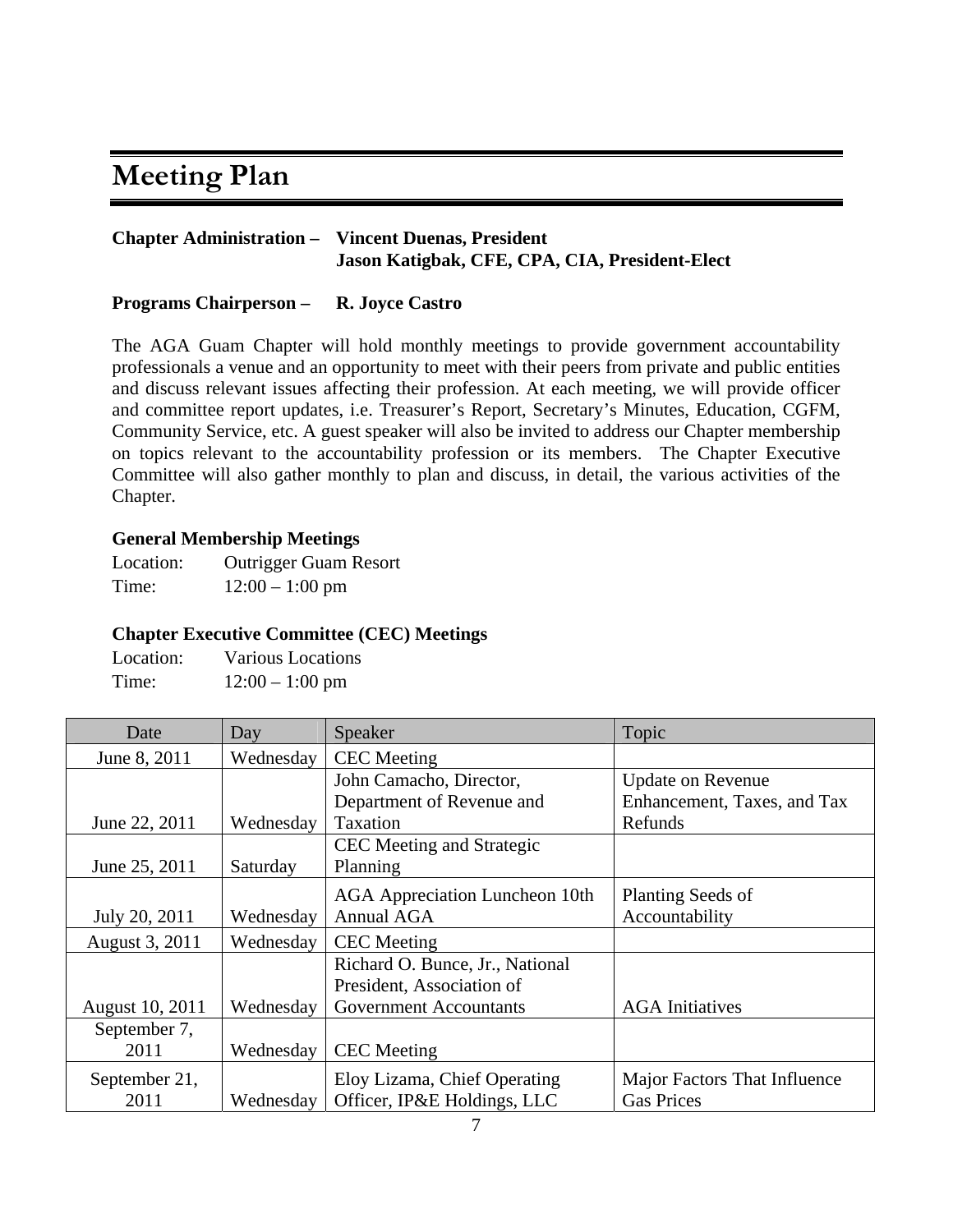| Date              | Day       | Speaker                           | Topic                          |
|-------------------|-----------|-----------------------------------|--------------------------------|
| October 12, 2011  | Wednesday | <b>CEC</b> Meeting                |                                |
|                   |           |                                   | <b>Assessment of Fraud</b>     |
| October 26, 2011  | Wednesday | <b>FBI</b> Representatives        | Presentation                   |
| November 2,       |           |                                   |                                |
| 2011              | Wednesday | <b>CEC</b> Meeting                |                                |
|                   |           | Michael San Nicolas, Vice-        | Personal Wealth and            |
|                   |           | President, Bank of Guam           | Understanding the Market and   |
|                   |           |                                   | Your Risk Profile - How to     |
|                   |           | Jason Miyashita, Second Vice-     | Develop a Sound Financial      |
| November 16,      |           | President, Morgan Stanly Smith    | Approach in Investing for the  |
| 2011              | Wednesday | <b>Barney</b>                     | Future                         |
| December 7, 2011  | Wednesday | <b>CEC</b> Meeting                |                                |
| December 15,      |           |                                   |                                |
| 2011              | Thursday  | Santa Claus                       | <b>AGA Christmas Party</b>     |
| January 11, 2012  | Wednesday | <b>CEC</b> Meeting                |                                |
| January 25, 2012  | Wednesday | Health and Wellness Expert        | Physical Wellness              |
| February 8, 2012  | Wednesday | <b>CEC</b> Meeting                |                                |
|                   |           | <b>Education Panel</b>            |                                |
|                   |           |                                   |                                |
|                   |           | GCC and UOG Scholarship           |                                |
| February 22, 2012 | Wednesday | Presentations                     | State of Education on Guam     |
| March 14, 2012    | Wednesday | <b>CEC</b> Meeting                |                                |
|                   |           | Dr. Ron McNinch, Associate        |                                |
|                   |           | Professor, University of Guam     |                                |
|                   |           | Nominations of Officers for 2012- | Tips and Tricks to Passing the |
| March 28, 2012    | Wednesday | 2013                              | <b>CGFM Exam</b>               |
| April 11, 2012    | Wednesday | <b>CEC</b> Meeting                |                                |
|                   |           | Doris Flores Brooks, Public       |                                |
|                   |           | Auditor, Office of Public         | Procurement Appeals and Its    |
| April 25, 2012    | Wednesday | Accountability                    | Functions                      |
| May 9, 2012       | Wednesday | <b>CEC</b> Meeting                |                                |
| May 23, 2012      | Wednesday | <b>Grants Experts</b>             | <b>Grant Writing</b>           |
| June 6, 2012      | Wednesday | <b>CEC</b> Meeting                |                                |
|                   |           | Jason Katigbak, Audit Manager,    | Plans for the Upcoming Year    |
| June 20, 2012     | Wednesday | Ernst & Young                     | 2012-2013                      |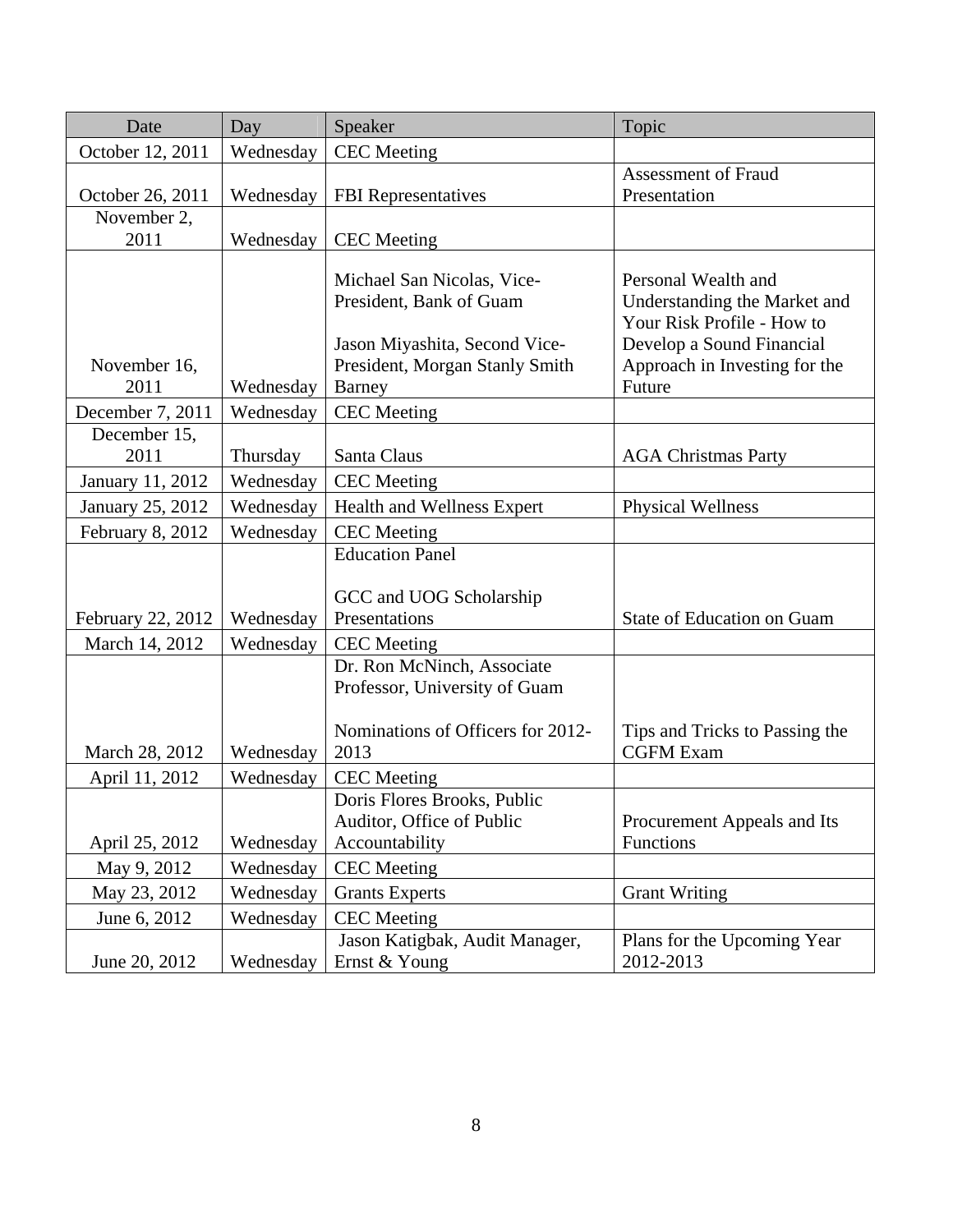# **Educational and Professional Development Plan**

### **Education Chairperson – Jason V. Katigbak, CFE, CPA, CIA Pacific Emerging Issues Conference (PEIC) Chairperson – Rodalyn Marquez, CGFM, CPA, CGAP, CIA**

The Education Committee seeks to provide regular, quality training for its members this program year. The AGA Guam Chapter sent out a survey to its membership through the Education Committee (the Committee) during the last PEIC and noted the respondents are interested in the following training topics:

- Indirect cost allocation
- Grant accounting
- Single Audits
- Management skills (a) Employee performance evaluations and (b) Coaching employees
- Internal control management
- Contract auditing

With the most recent evaluation from our last educational event, the participants responded to our survey that they would like to attend courses related to grants writing and management. We also understand that there is a growing interest among members as to a CGFM review class.

There is an opportunity to serve the educational and certification needs of existing and potential members and the Committee will be working hard to achieve that goal for the program year 2011-2012.

Our focus for the upcoming program year will be to:

**Goal 1** – Provide relevant and affordable training to our members that will encourage them to strive for excellence in their current careers and equip them with the necessary core and specialized skills in the field of financial management system:

- Coordinate timely with the Office of the Governor and with other professional organizations (e.g., Guam Society of CPAs) to ensure that the Committee can address the professional development needs of both the government and private sectors.
- Collaborate with other professional organizations and AGA Chapters in the Pacific Rim (Japan, Hawaii and Saipan) to provide a cost efficient and effective delivery of training to the members through sharing of resources (e.g., instructor time and travel cost).
- Coordinate with the Department of the Interior Office of Inspector General and the Federal Bureau of Investigation for other training opportunities.

**Goal 2** – Support the CGFM Committee in increasing the number of CGFMs through review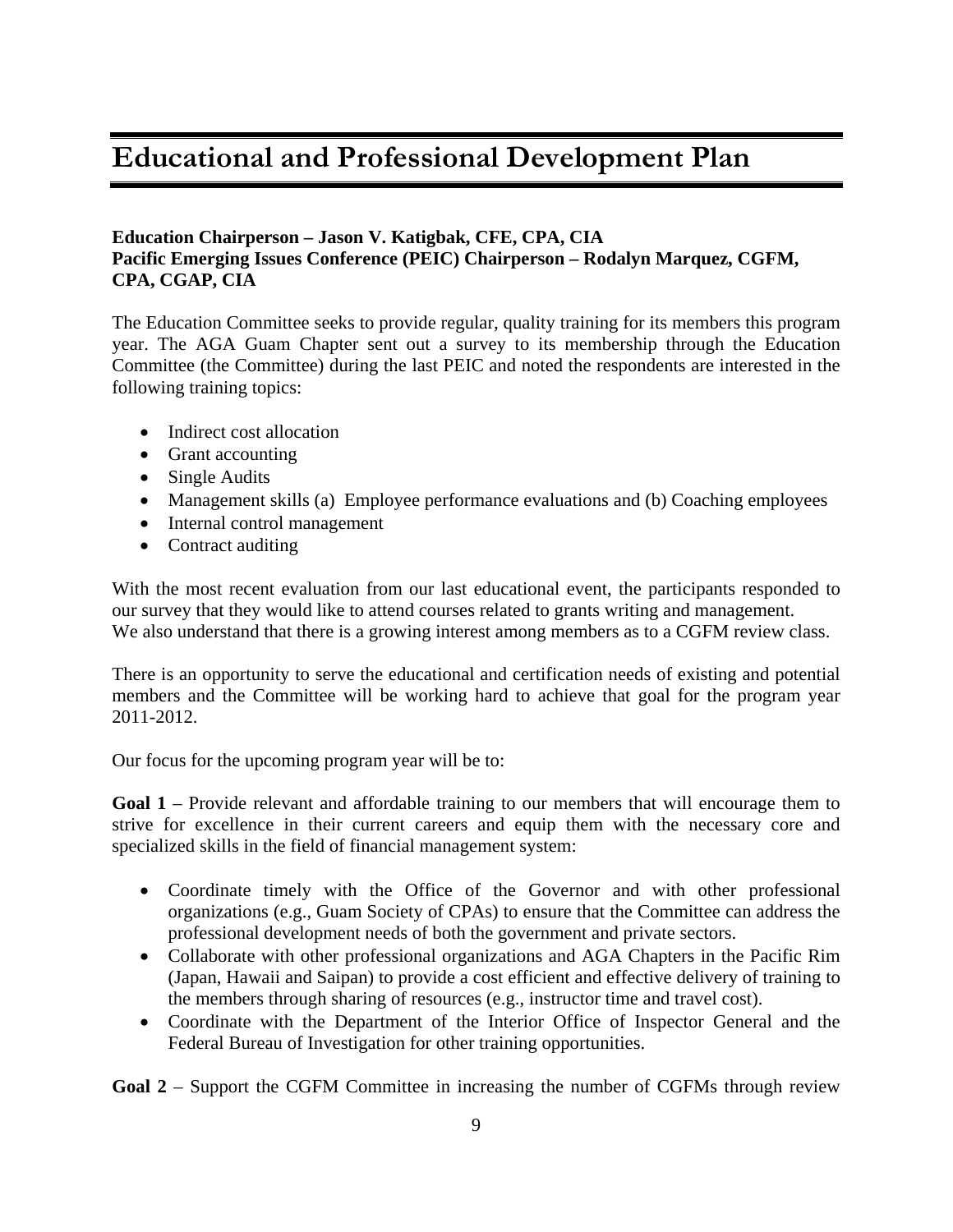classes or study groups:

- Coordinate with the CGFM Committee to provide scholarships (CPEs) to CGFMs on educational events sponsored by the AGA-Guam chapter.
- Coordinate with the CGFM Committee and support them with their efforts to provide CGFM review courses through study groups and scholarships.
- Ensure the availability of educational materials (CGFM Guides) to our membership.

**Goal 3** – Support the Performance and Accountability Committee in continuing to provide Citizen-Centric Report Workshops to entities covered under Guam Public Law 30-127, *An act relative to adopting the Association of Government Accountants' "Citizen-Centric Report" initiative*.

• Coordinate with the Guam Department of Administration to ensure that there is funding for this CCR initiative and thus providing workshops at no cost to the attendees.

**Goal 4** – Explore new training methodologies such as using AGA National's Audio Conference (a cost efficient way of providing training) and other web based training through corporate sponsors (e.g. Becker):

• Coordinate with the University of Guam, through its Academe on training opportunities.

**Goal 5** – Actively plan for the Biennial Pacific Emerging Issues Conference to be held on Guam in August 2012. Every other year, the Guam Chapter hosts the PEIC, which offers up to 24 CPEs in courses such as Ethics, Accounting and Auditing Updates, Leadership, Information Technology, Human Resource Management, and Personal Enrichment.

- Coordinate with the AGA National Office, University of Guam, and other professional organizations to secure guest speakers/instructors.
- Encourage member participation in various committees (venue, speakers, program, registration, sponsorship, etc.)
- Solicit training course input from constituents in both the public and private sectors.
- Coordinate with the Pacific Rim Regional Vice President to host a  $\frac{1}{2}$  day Regional Chapter Officers Workshop prior to the PEIC.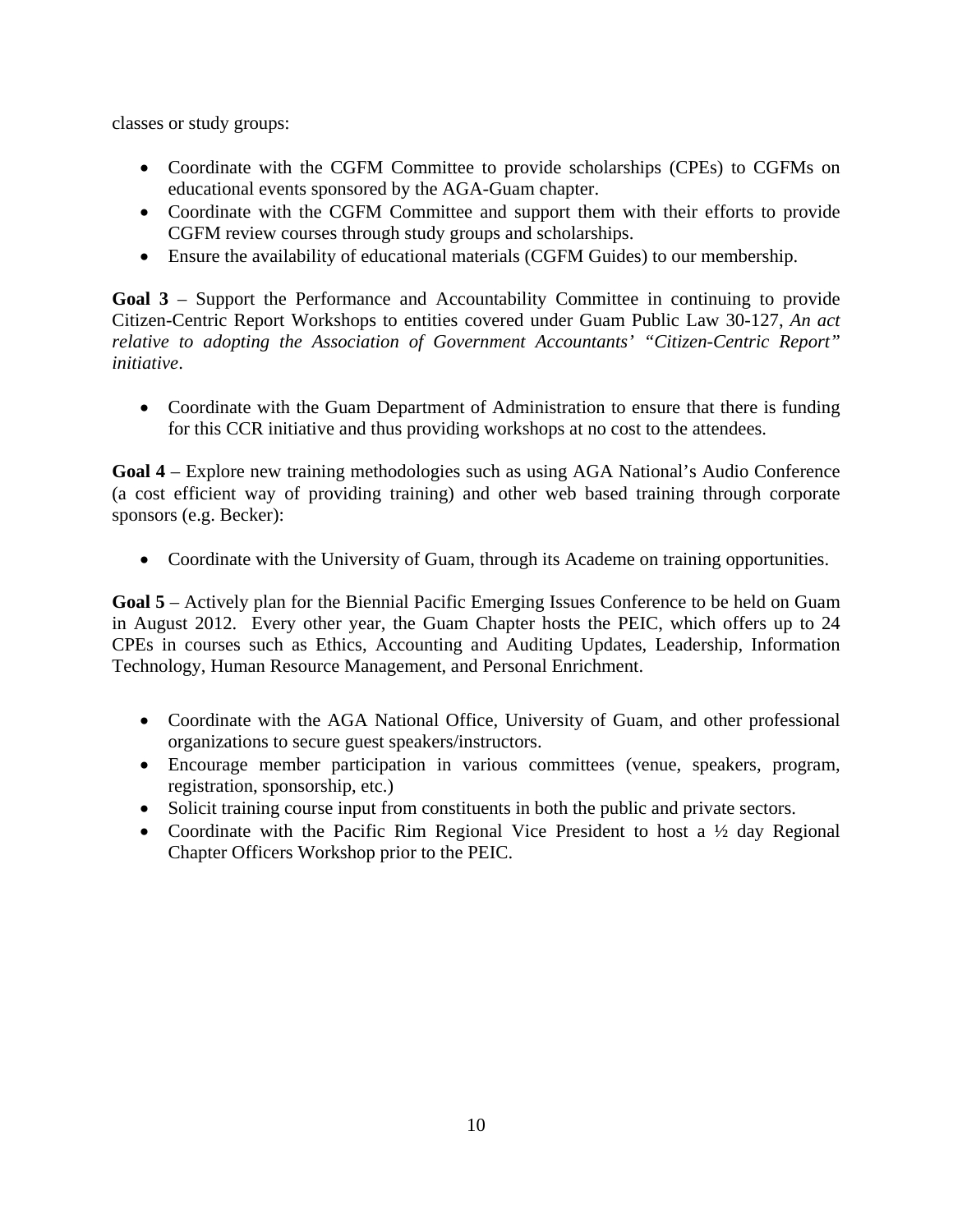#### Proposed Schedule:

| <b>Date and Location</b>                | <b>Conference Title</b>                                      | <b>CPEs</b> | <b>Instructor</b>                             |
|-----------------------------------------|--------------------------------------------------------------|-------------|-----------------------------------------------|
| August 10, 2011                         | AGA National President Talks About Ethics in the             | 3 CPEs      | <b>Richard "Dick" Bunce</b>                   |
| 9:00am-12:00pm<br>Outrigger Guam Resort | Government                                                   |             | AGA National President 2011-2012              |
| August 10, 2011                         | <b>AGA National Initiatives</b>                              | 1 CPE       | <b>Richard "Dick" Bunce</b>                   |
| 12:00pm-1:00pm                          |                                                              |             | AGA National President 2011-2012              |
| <b>Outrigger Guam Resort</b>            |                                                              |             |                                               |
| August 24, 2011                         | Major Factors that Influences Gas Prices                     | 1 CPE       | Eloy Lizama, COO                              |
| 12:00pm-1:00pm                          |                                                              |             | IP&E Holdings, LLC.                           |
| Outrigger Guam Resort                   |                                                              |             | AGA Guam Chapter, Past President              |
| Octobert 28, 2011                       | Security                                                     | 1 CPE       | <b>FBI Representative</b>                     |
| 12:00pm-1:00pm                          |                                                              |             |                                               |
| Outrigger Guam Resort                   |                                                              |             |                                               |
| November 18, 2011                       | Internal Control/Security (tentative)                        | 8 CPEs      | Rob Knox                                      |
| 9:00am-5:00pm<br>University of Guam     |                                                              |             | Assistant Inspector General, DOI, OIG         |
|                                         |                                                              | 1 CPE       | <b>Eric Palacios</b>                          |
| November 23, 2011<br>12:00pm-1:00pm     | Grant Writing Process (tentative)                            |             |                                               |
| <b>Outrigger Guam Resort</b>            |                                                              |             | Guam State Clearinghouse Administrator        |
| December 12-14, 2011                    | Performance Measurement and Budgeting (Day 1 and 2) 24 CPEs  |             | <b>Drummond Kahn</b>                          |
| 8:30am-5:00pm                           | and Performance Management and Frameworks for                |             |                                               |
| <b>Outrigger Guam Resort</b>            | Excellence: Quality in Organizations (Day 3 - 4 hours)       |             |                                               |
| <b>January 20, 2012</b>                 | Practical Tools in Implementing Internal Control in Critical | 4 CPEs      | Lee Miller, CPA, CGFM                         |
| 8:30am-12:00pm                          | <b>Business Processes</b>                                    |             | Eide Bailly                                   |
| <b>University of Guam</b>               |                                                              |             |                                               |
| January 20, 2012                        | Fraud Assessment Toolkit - Health Check on Critical          | 4 CPEs      | Ron McNinch, Ph.D., CFE                       |
| 1:00pm-5:00pm                           | <b>Business Processes (tentative)</b>                        |             | Associate Professor, University of Guam       |
| University of Guam                      |                                                              |             |                                               |
| January 25, 2012                        | Understanding the Market and Your Risk Profile - How to      | 1 CPE       | Jason Miyashita, SmithBarney or               |
| 12:00pm-1:00pm                          | Develop a Sound Financial Approach in Investing for the      |             | Bank of Guam Wealth Management Representative |
| <b>Outrigger Guam Resort</b>            | Future.                                                      |             |                                               |
| May 16-18, 2012                         | Activity Based Costing (Day 1) (tentative)                   | 24 CPEs     | Steve Sossie (Coordinator)                    |
| 8:30am-5:00pm                           | Performance Based Budgeting (Day 2)                          |             | <b>AGA National</b>                           |
| <b>University of Guam</b>               | Managing Based on Performance (Day 3)                        |             |                                               |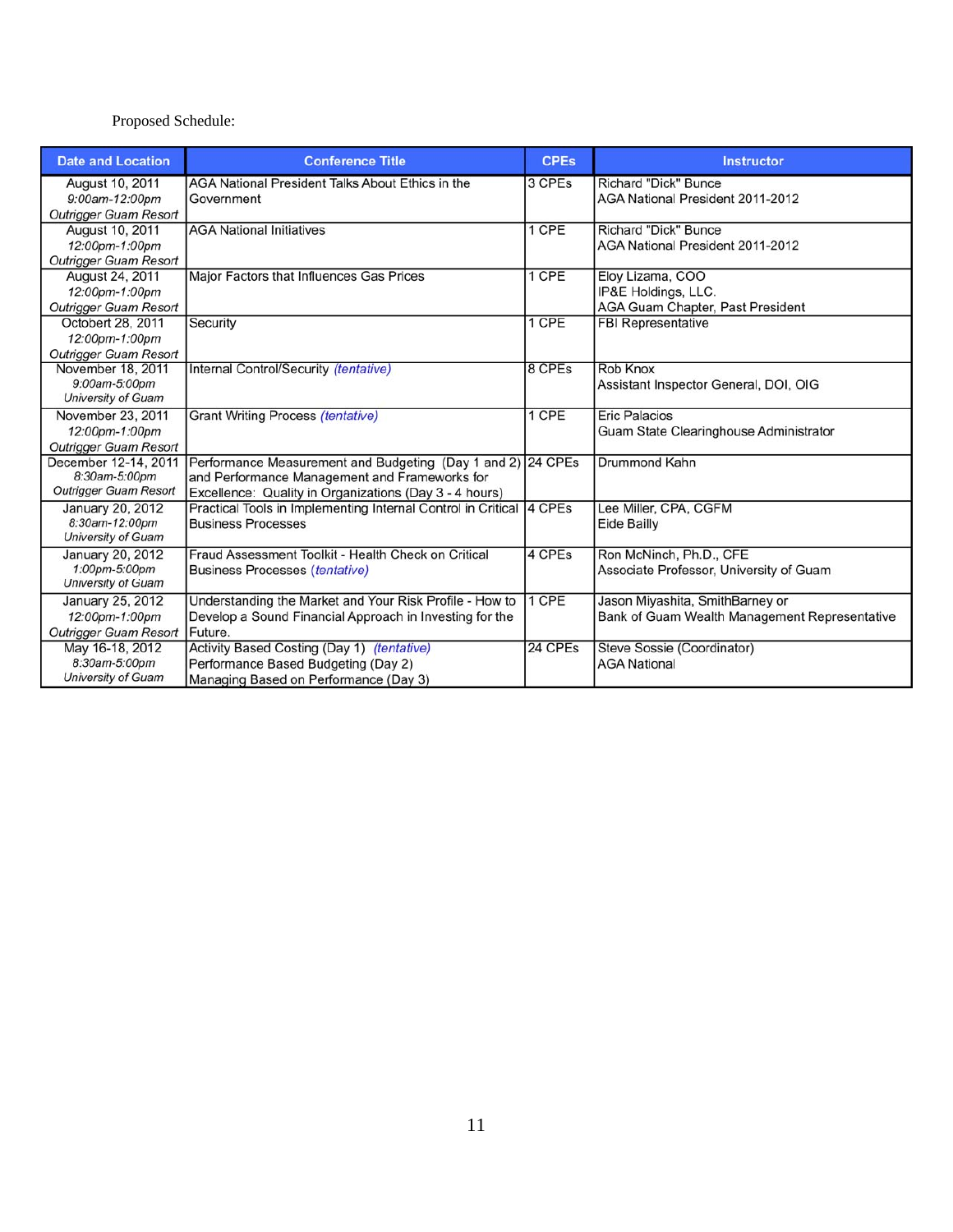# **Performance and Accountability Plan**

# **Chairperson: Maripaz N. Perez, CGFM, CGAP**

The AGA Guam Chapter will continue its endeavor in promoting the Citizen-Centric Government Reporting Initiative to promote and bridge the gap of communication between the government of Guam and its citizens. The passage of Public Law 30-127 is unprecedented for the AGA community as Guam is the only government that mandated all of its government agencies, including line agencies, autonomous and semi-autonomous agencies, public corporations, the Courts of the Judiciary of Guam and the Legislature, to prepare Citizen Centric Reports (CCR) after the release of their respective financial audits annually. The AGA Guam Chapter believes that the CCR advances accountability and transparency of the government's financial information. The CCR's simplicity, clarity, and updated information is an innovative means of ensuring that our government provides more readily available and understandable financial data to the people of Guam.

*Goal 1:* Conduct at least three CCR training to all government of Guam agencies in collaboration with the Governor's Office, Department of Administration, University of Guam, and the Office of Public Accountability.

*Goal 2:* As an unfunded mandate, the AGA Guam Chapter will work with the Guam Legislature in securing funding for the CCR training.

*Goal 3:* Work with the Office of Public Accountability in identifying and establishing a potential list of agencies that did not comply with the CCR reporting requirement. The committee will work with these entities in ensuring that they prepare their respective CCR and comply with the legislative mandate.

*Goal 4:* Release and submit at least 25 CCR reports prepared by government of Guam agencies.

*Goal 5:* The AGA Guam Chapter will issue its second CCR report no later than July 31, 2011.

*Goal 6:* Enhance the visibility of prepared CCRs by posting on the AGA Guam Chapter website, sending them to various media outlets, and printing them and posting them in high-traffic areas, i.e. public libraries, government office lobbies, etc..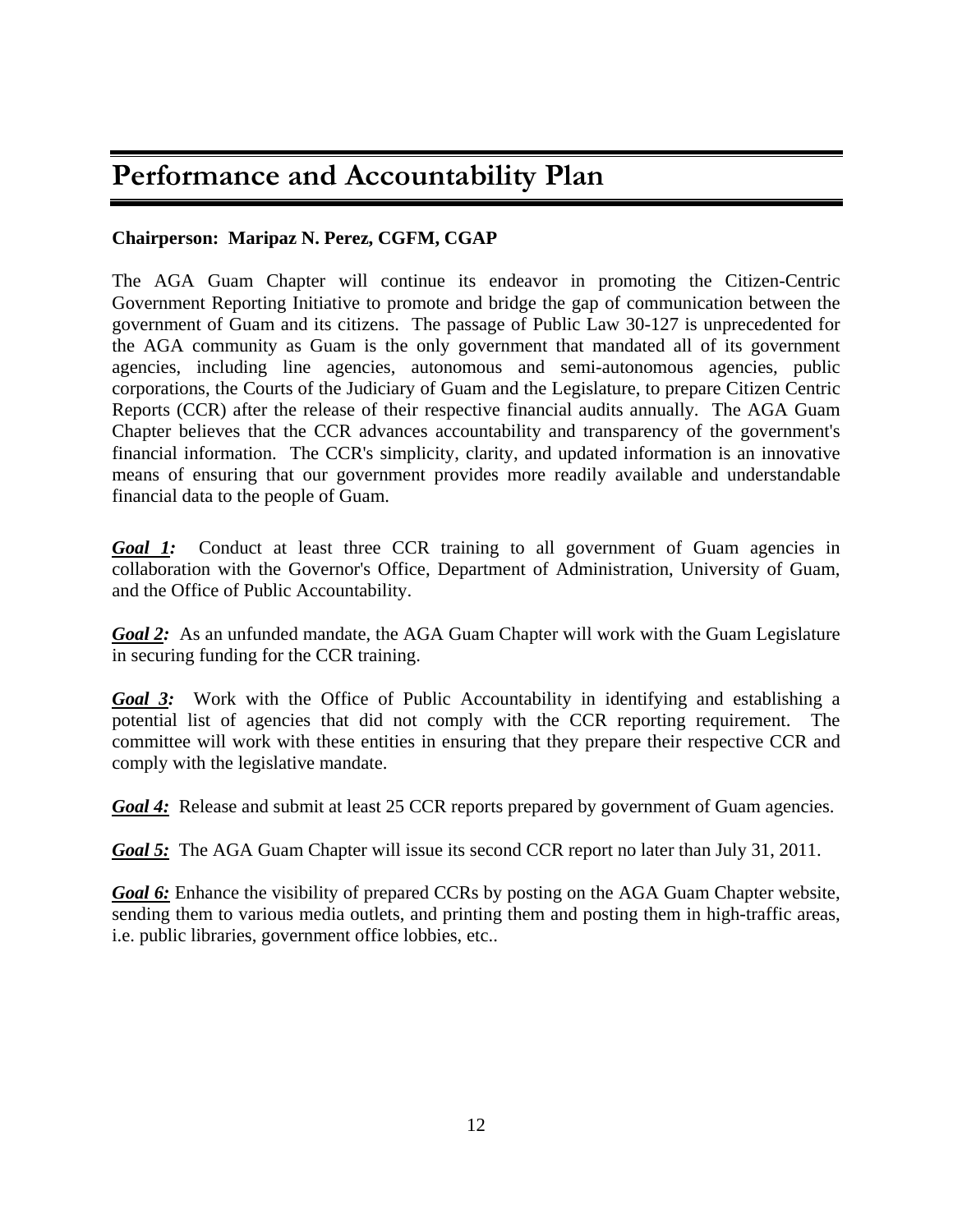# **Early Careers Plan**

#### **Chairperson: Ricky Hernandez Co-Chairperson: Zeny Nace, CGFM, CPA, CFE**

The mission of the Early Careers Committee is to build a bridge between the experienced professionals practicing accounting and the newly minted professionals practicing and students studying accounting. The Early Careers Committee plays a vital role in aggressively pursuing and relaying the importance of the accounting profession through the AGA Guam Chapter to these individuals. Creating a connection between the seasoned professionals as and their counterparts who have recently entered the field as well as students aspiring to enter the field of accounting, is to improve the growth in active membership in the AGA Guam Chapter and to assist in the transition of Early Career members from new employees and students to experienced professionals.

The AGA Guam Chapter will continue its endeavor to assist in developing opportunities for students and Early Career members to participate actively in and develop professionally through attending AGA-sponsored activities. For this year, the AGA Guam Chapter plans to: (1) promote the accounting profession to high school and college students, (2) encourage active participation in chapter activities, and (3) invest in the professional development of its student and Early Career members. The Early Careers Committee hopes to achieve these goals by performing the following tasks:

#### **Goal 1 – Promote the Accounting Profession to High School and College Students**

- Conduct presentations at high school "Career Day" events and/or college accounting courses about the significance, roles and benefits of the accounting profession.
- Encourage the University of Guam (UOG) and the Guam Community College (GCC) accounting students and professors to join the AGA Guam Chapter, by inviting them to attend and participate in chapter meetings, community service activities, and other AGAsponsored events.
- Improve the AGA mentorship program by providing opportunities for AGA mentors to interact with their accounting student mentees through student mixers, meetings, and/or job shadow days.
- Develop other creative means by which current and prospective UOG and GCC accounting students can network with accounting professionals.
- Coordinate with AGA members to facilitate student company tours.
- Include UOG and GCC students in AGA mailing lists to receive email information regarding AGA activities, i.e. newsletters, community service programs, monthly membership meetings, etc.

#### **Goal 2 – Encourage Active Participation in Chapter Activities**

- Offer networking opportunities to student and Early Career members with the rest of the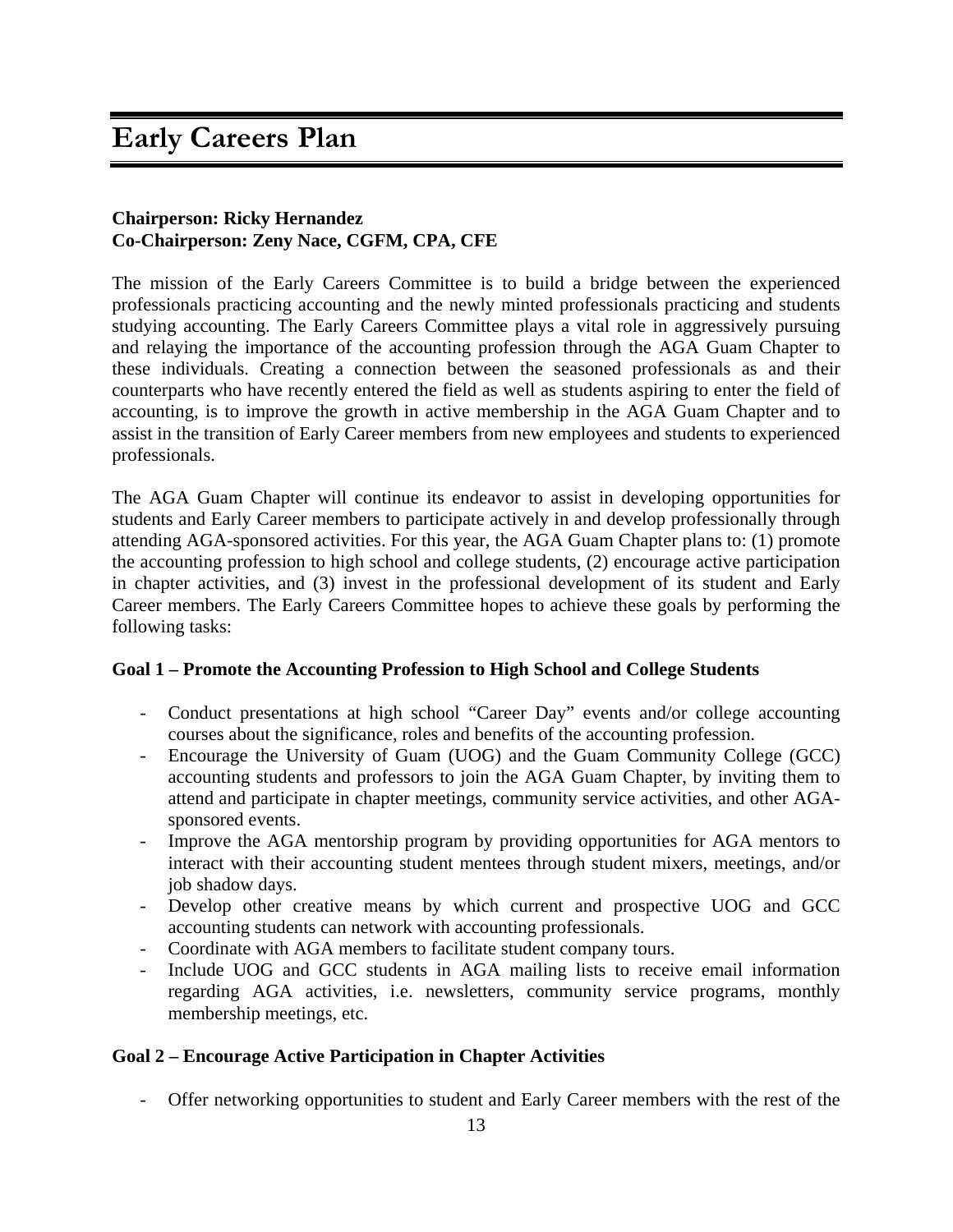AGA members by inciting the student and Early Career members to be part of the various AGA Guam Chapter committees and events.

- As a form of incentive, waive or provide a subsidized cost of the membership fees and chapter lunch meetings for student and Early Career members who are actively involved with the AGA.
- Work with the UOG Junior Accountant's Society (JAS) Membership, Education and Community Service Committees to continue incentive programs for active participation by students and Early Career members.
- Emphasize networking opportunities involved when attending various AGA activities planning/organization conference, community service events, submit newsletter article, etc.

# **Goal 3 – Invest in the Professional Development of its Student and Early Career Members**

- Aid the Scholarship Committee to acquire more sponsors and/or funding for the UOG and GCC accounting program scholarships.
- Advocate to the student and Early Careers members the importance of earning a certification for the accounting profession, especially the Certified Government Financial Manager (CGFM) certification.
- Foster leadership and teamwork with its student and Early Career members by exchanging ideas and sharing responsibilities to achieve this committee's goals.
- Develop a contact list of all student and Early Career members. Reach out to these members by providing a network of support to guide them with their career transitions.

For the 2011 -2012 Program year, the Early Careers Committee plans to organize networking opportunities through student and professional "mixers," enhancing the mentoring program, and engaging more fruitfully with the UOG and the GCC students and faculty.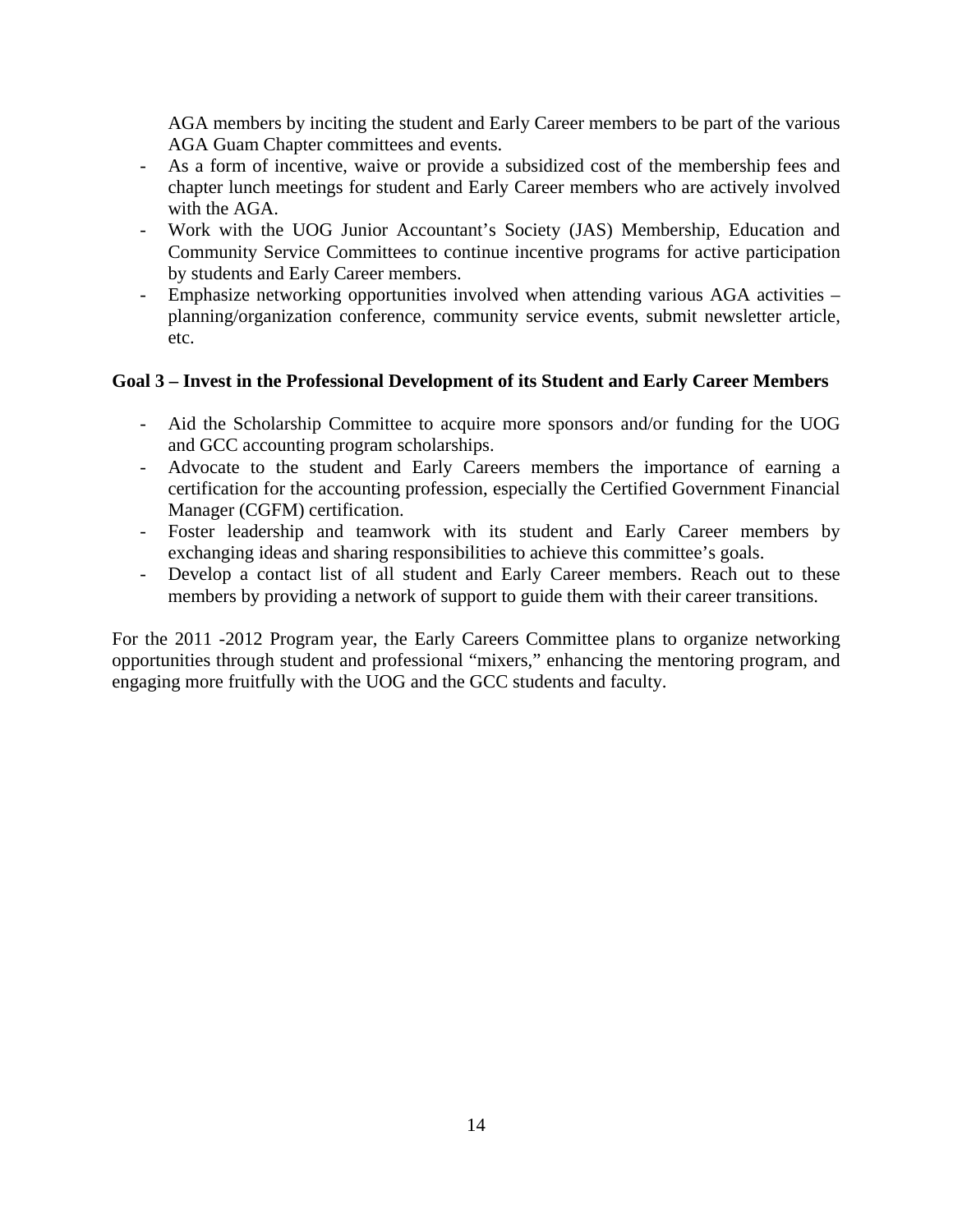# **Community Service Plan**

#### **Chairperson: Lourdes Perez**

The AGA Guam Chapter has long been a strong supporter of community service activities. The Community Service Committee is pleased to continue its efforts by participating in these activities that make our community a better place. We will continue to promote and conduct community service activities that enhance the Chapter and AGA's image and reputation.

#### **Goals:**

- Develop and implement a plan of volunteer service projects to promote AGA chapter's goal of "giving something back" to the community.
- Encourage Chapter members to volunteer their time and effort to community service projects.
- Increase awareness of members' community service activities.

#### **Indicators:**

- Participate in or conduct at least 10 community service projects.
- Achieve in 5% increase in participation in at least one community service project.

#### **JULY 2011**

#### **5K and 2K Run/Walk**

The AGA Guam Chapter hosted its  $10^{th}$  Annual 5K/2k Run/Walk on Saturday, July 2, 2011 at the Chamorro Village. Kick off begins at 5:30 am. Race at 6:00 am.

#### **AUGUST 2011**

#### **Guam Animals in Need**

Volunteer to assist at GAIN 671-653-GAIN (653-4246).

#### **SEPTEMBER 2011**

#### **International Coastal Clean-Up**

September 17, 2011 – AGA Guam Chapter to assist in Guam's Annual International Coastal Clean-up scheduled on Saturday, September 17, 2011 at 7: 00 am. Locations TBA. Point of Contact (POC) is Tom Quinata, Guam Coastal Management Program Director, at tom.quinata@bsp.guam.gov or 475-9668.

#### **National Park Lands Day**

September 25, 2011 – AGA Guam Chapter to assist in Guam's Annual National Park Lands Day scheduled on Saturday, September 24 2011. Date and time TBA. POC Barbara Alberti, National Park Service Superintendent at 333-4050.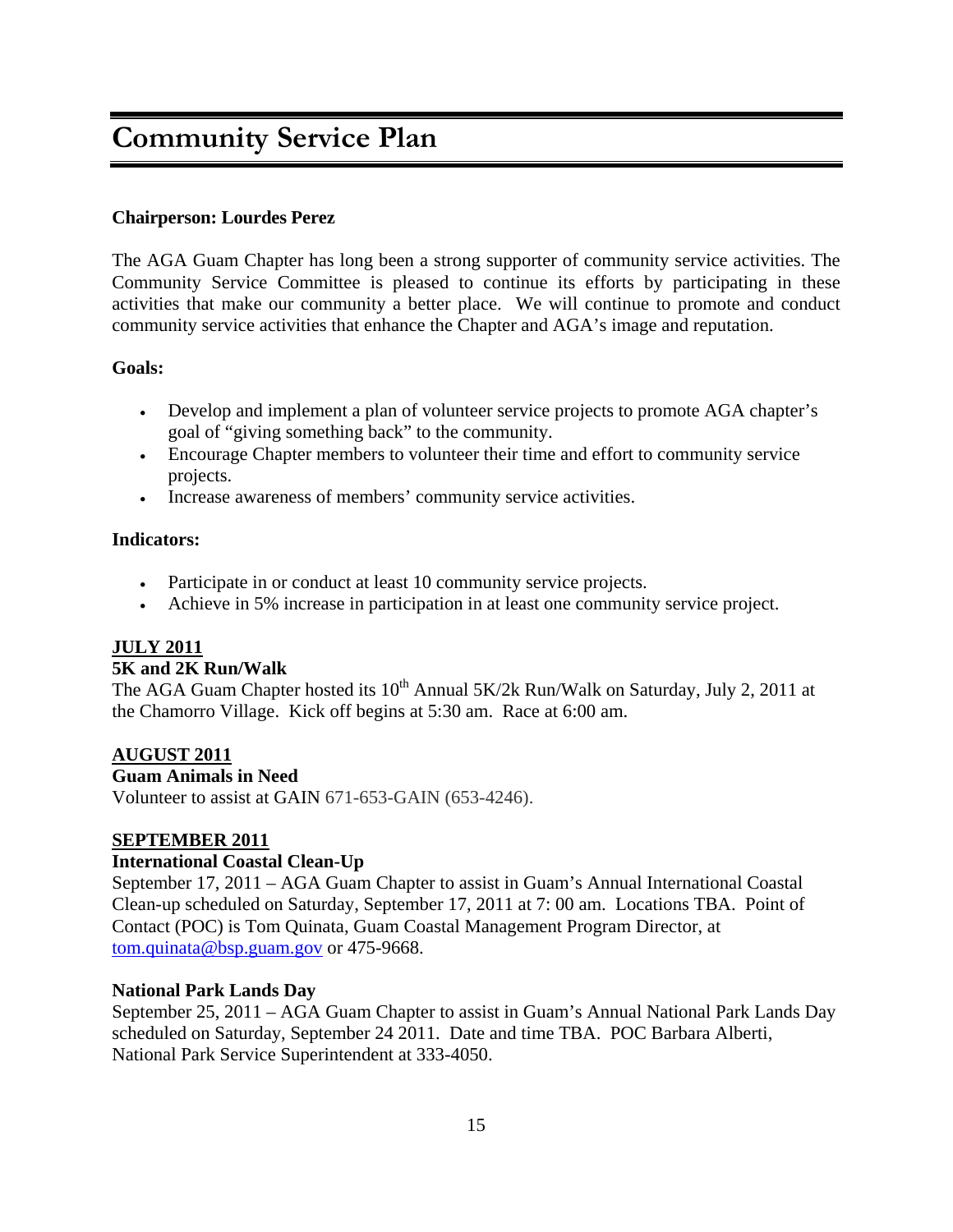# **OCTOBER 2011**

#### **Financial Literacy Program**

The Guam Chapter participates in several financial literacy outreach programs by collaborating with various private and non-profit organizations, to include:

"Get Smart About Credit" Day, Okkodo High School Presentations Bank of Guam "National Teach Children to Save Day"

#### **Habitat for Humanity of Guam**

The Guam Chapter to assist in bi-annual Quiz Nite on Friday, October 28, 2011, 6:00 pm at the Chamorro Ballroom of the Guam Marriott Resort & Spa to raise funds to continue its mission to build simple, decent, affordable housing for low-income families.

#### **OCTOBER/NOVEMBER 2011**

# **Salvation Army Thanksgiving Canned Food Drive and Christmas Toy Drive**

The Guam Chapter to assist in the Salvation Army's Annual Thanksgiving Canned Food and Christmas Toy Drives. Date and time TBA.

#### **GAIN's October Adopt A Dog Month**

October 1, 2011 - The Guam Chapter to assist in the clean-up of GAIN's Adopt A Dog. Time TBA. POC 653-GAIN (4246) or guamanimals@yahoo.com.

#### **NOVEMBER/DECEMBER 2011**

#### **Sugar Plum Tree**

The Guam chapter sale of raffle ticket to purchase and donate gifts for Sugar Plum Tree event. The Sugar Plum Tree is an organization that collects gifts for the needy and less fortunate on Guam.

#### **JANUARY/FEBRUARY/MARCH 2012**

#### **Tax Assistance Program**

The Guam Chapter assistance to DRT or other organization in preparing tax returns for low income taxes.

#### **FEBRUARY 2012**

#### **Financial Literacy Program**

The Guam Chapter participates in several financial literacy outreach programs by collaborating with various private and non-profit organizations, to include "Get Smart About Credit" Day School Presentations and Bank of Guam's "National Teach Children to Save Day."

#### **MARCH 2012**

#### **Financial Literacy Program**

The Guam Chapter participates in several financial literacy outreach programs by partnering with various private and non-profit organizations, to include: "Get Smart About Credit" Day School Presentations and Bank of Guam's "National Teach Children to Save Day"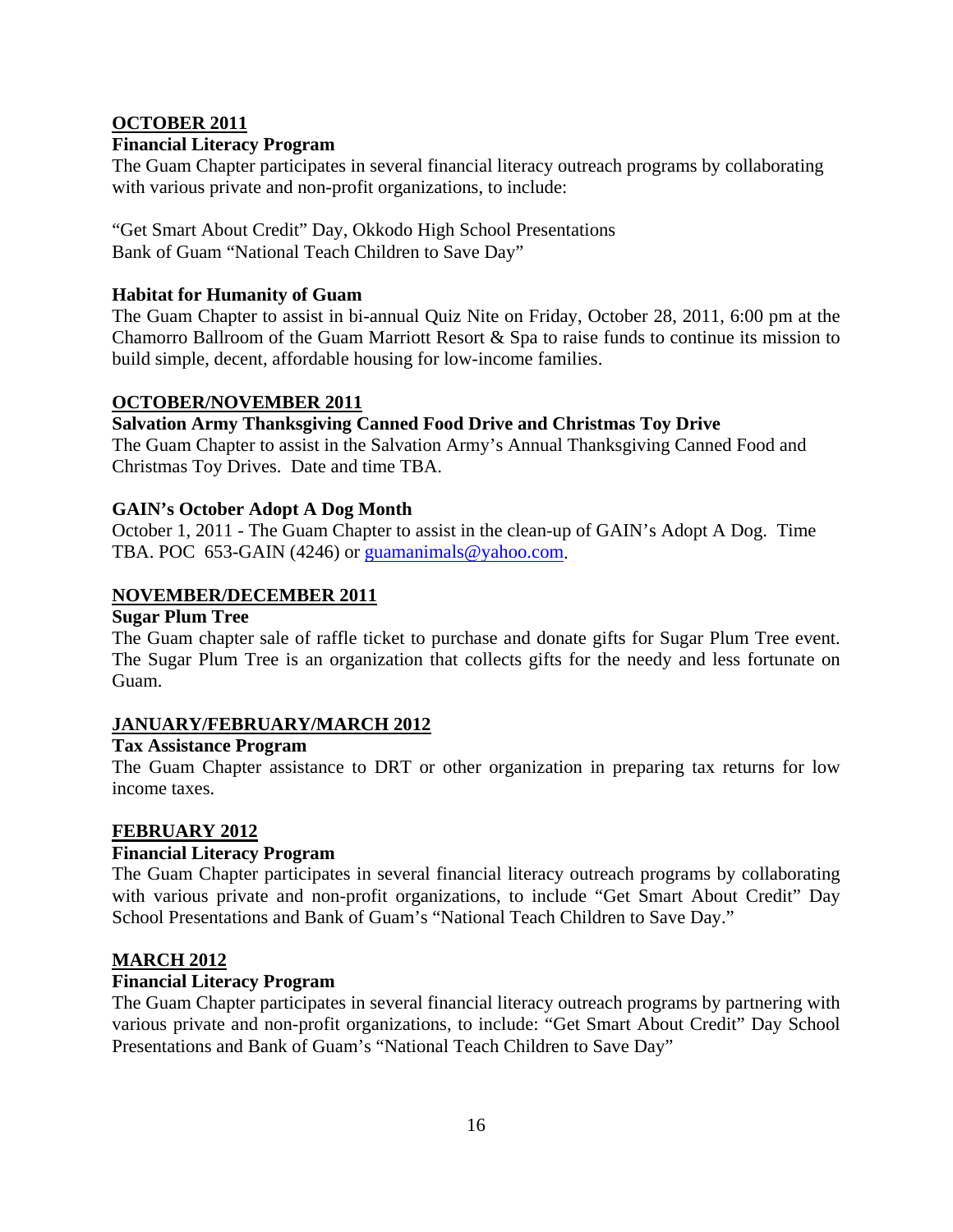# **APRIL 2012**

#### **TBA Emergency Relief Fund Donations**

The Community Service Committee established an Emergency Relief Fund to provide assistance and support for communities devastated by natural disasters.

# **MAY 2012**

### **Financial Literacy Program**

The Guam Chapter participates in several financial literacy outreach programs by collaborating with various private and non-profit organizations, to include:

"Get Smart About Credit" Day School Presentations

Bank of Guam "National Teach Children to Save Day"

#### **Relay for Life**

The Guam Chapter to participate in the 2012 Relay for Life. Date and time TBA.

# **June 2012**

#### **Financial Literacy Program**

The Guam Chapter participates in several financial literacy outreach programs by partnering with various private and non-profit organizations, to include: "Get Smart About Credit" Day, School Presentations and Bank of Guam's "National Teach Children to Save Day."

# **11th Annual AGA 5K Run**

June 12, 2012 - The AGA Guam Chapter will host its  $11<sup>th</sup>$  Annual 5K Run/Walk on Saturday, June 12, 2012. Date and location TBA.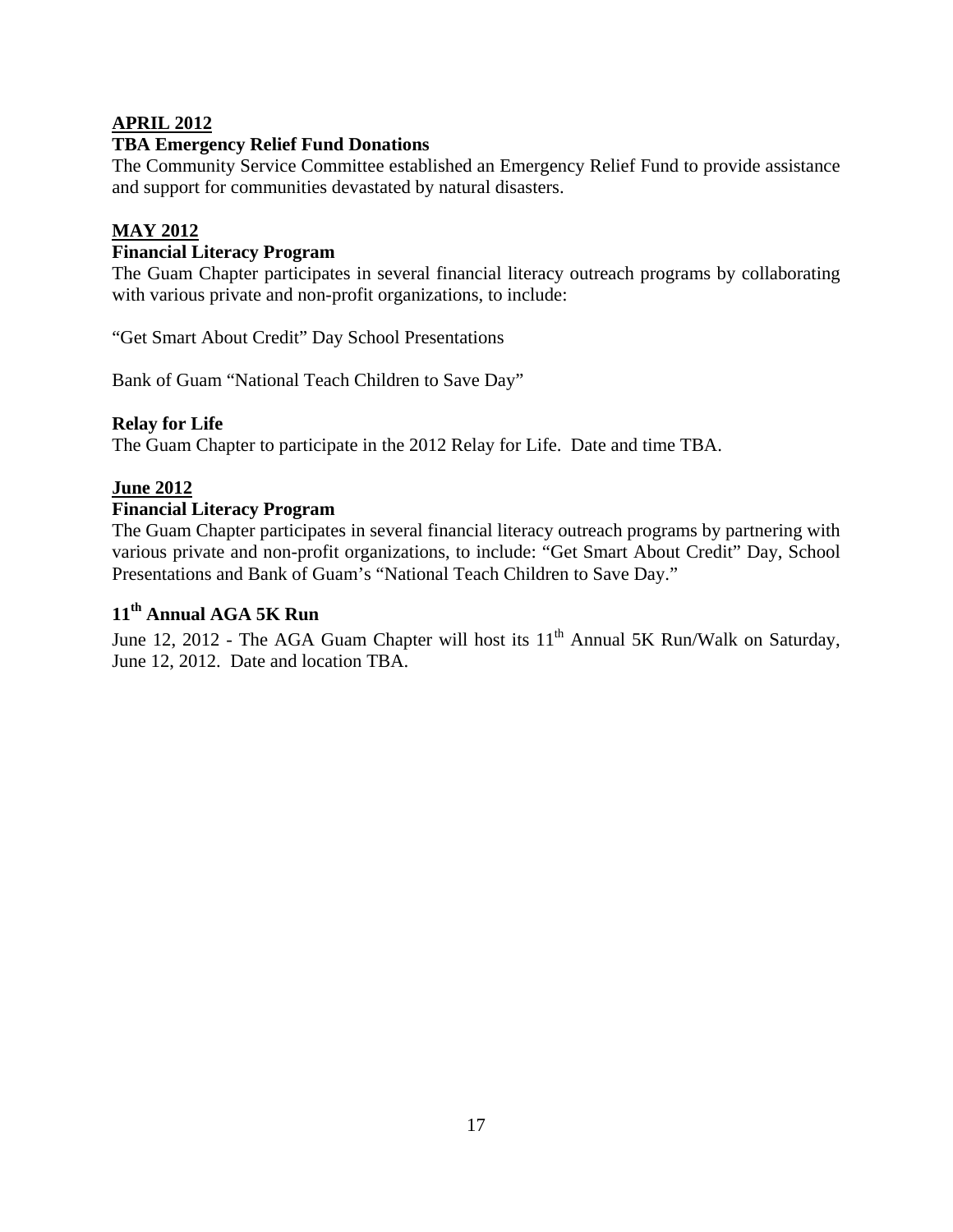# **Membership Plan**

# **Chairperson: Valerie Mafnas, CPA Barbara S. Howard, CPA**

The AGA Guam Chapter recognizes that an organization is only as strong as its members. With this year's theme, "Celebrating Our AGA Membership" we will strive to maintain our member base as well as increase our membership. A large and diverse membership will ensure a strong network of professionals as well as active participation in our training courses and our community service activities. With a large member base, we will be able to promote awareness of the CGFM designation and incorporate "buy-in" for our CCR program.

#### **Goal 1 - Base Growth**

Objective: Increase base membership by 4% Strategies:

- Contact non-members who have attended our monthly AGA Chapter meetings.
- Contact non-members who have attended our training seminars.
- Continue to invite prospective members on our email list to attend meetings and become members.

#### **Goal 2 - Member Recruitment**

Objective: Attain the 5% goal for new member acquisition. Strategies:

- Ensure that membership applications and brochures on the value of AGA membership are available at the monthly AGA Chapter meetings.
- Continue with our free lunch raffle program for attendees of our monthly AGA Chapter meetings and encourage non-members to join AGA for additional benefits.
- Continue to encourage non-members to join AGA by offering member discounts for training courses.
- Continue to offer discounts for the luncheon during the monthly Chapter meetings to student members of the University of Guam Junior Accountants Society and encourage membership upon graduation or earlier as student members.
- Seek new innovative ways to reach out to potential members, i.e. social networking sites such as Facebook, LinkedIn, Twitter, etc.

# **Goal 3 - Retention**

Objective: Attain the 90% retention goal. Strategies:

- Continue with email notices encouraging all members to attend the monthly Chapter meetings and participate in Chapter activities.
- Continue with member discounts for the luncheon during the monthly chapter meeting.
- Continue with our raffle program for members to win air fare, accommodations and registration fee to earn CPEs at the AGA National PDC and Pacific Emerging Issues Conference held on Guam, based on availability of funds.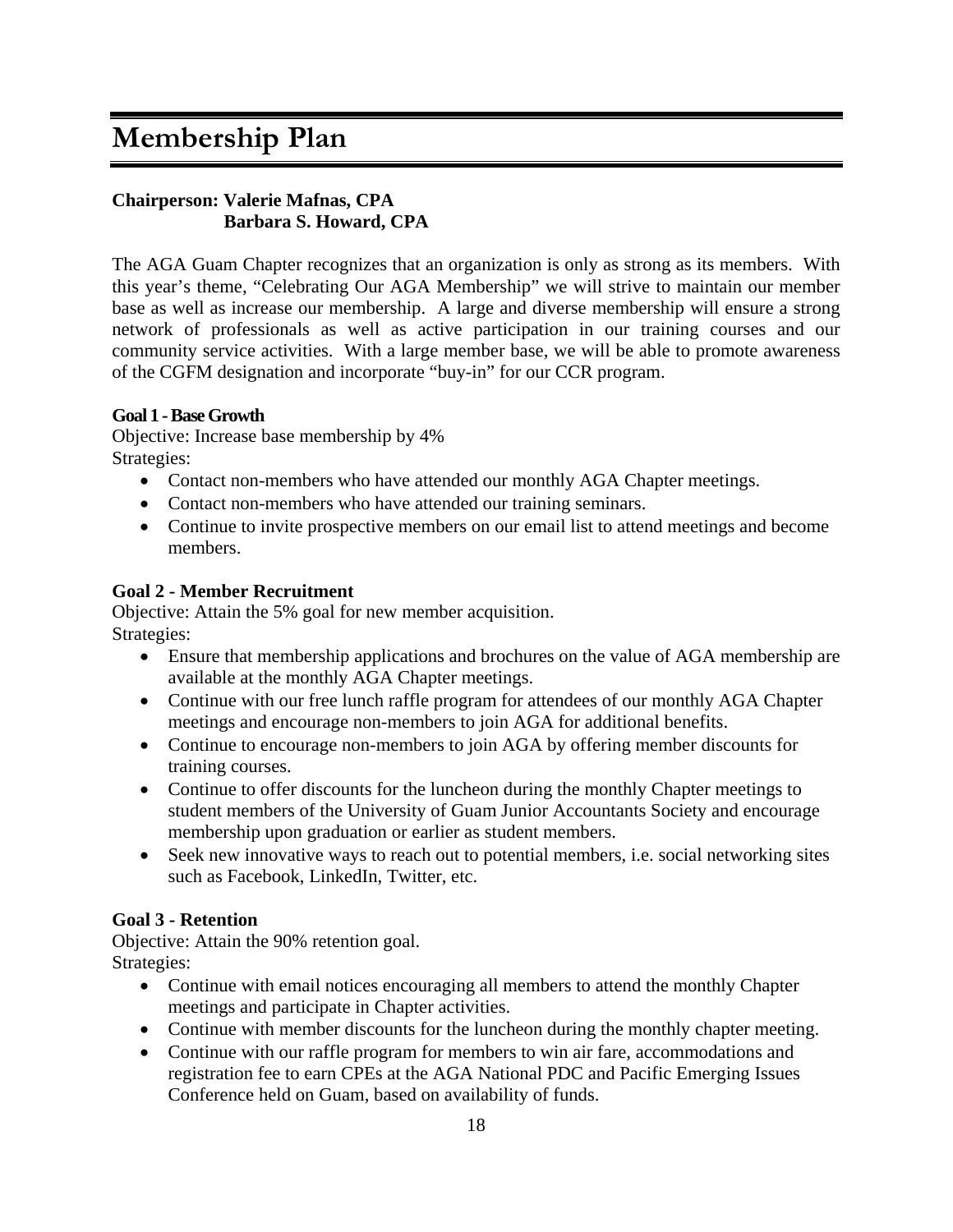- Continue to offer discounts for training courses to members.
- Contact new members and welcome them to AGA.
- Contact suspended members and encourage their renewal.
- Recognize members' anniversary join date and years of membership in our newsletter and on our website.
- Recognize CGFMs in our newsletter and on our website.
- Develop a member satisfaction survey to see how we can better serve our members.
- Seek new innovative ways to reach out to current members, i.e. social networking sites such as Facebook, LinkedIn, Twitter, etc.
- Create a members-only directory complete with member profiles, contact information, and relevant information on being an AGA member.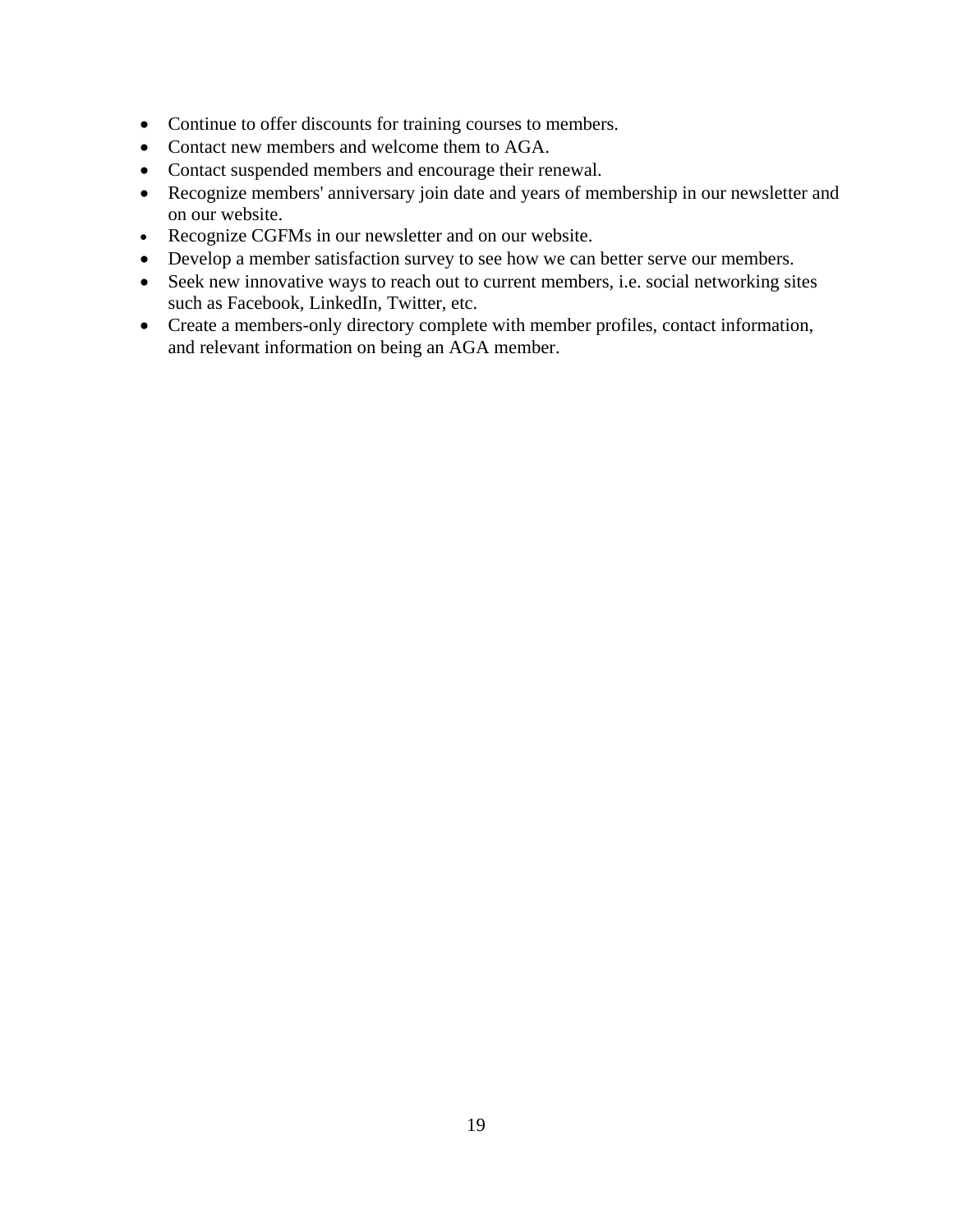# **CGFM Plan**

# **Chairpersons: Jose B. Guevara III, CGFM Gloria Travis, CGFM**

The AGA Guam Chapter recognizes the importance and benefits of the Certified Government Financial Manager (CGFM) certification and has committed into regularly offering the CGFM training courses on Guam. The certification will equip government financial managers – federal, state, and local – with a wide range of knowledge of skills to succeed in the government financial environment and meet the challenges of today's local financial managers.

#### **Goal 1: Advance the awareness, knowledge and value of the CGFM designation.**

- Support current CGFM's in attaining the 80 hours of CPE every two years by identifying CPE opportunities provided by AGA-Guam, AGA-National, other AGA chapters and accountability organizations in the Pacific Region.
- Promote new CGFM's and achievements on the Chapter's newsletter, website or in the local newspaper.
- Annually participate in the "*March is CGFM Month"* awareness campaign.
- Contribute items to the CGFM Regional Coordinator for inclusion in regions' accomplishment and awareness on this certification.
- Update the chapter newsletter and website with current CGFM articles from the national network of CGFM Chapter Coordinators.
- Provide information on CPE requirements on a monthly basis through email communication and/or other types of communication

# **Goal 2: Assist members in attaining CGFM certification.**

- Annually budget for reimbursement of the registration and test fee to members who pass the CGFM examination in the current year.
- Provide CGFM review materials by allowing interested member to borrow the chapter's own study guides.
- Provide discount on CGFM study guides to interested members.
- Sponsor CGFM preparation courses in Guam
- Promote study groups or CGFM outreach awareness programs.
- Explore partnership opportunities with the Pacific Region Chapters and to bring CGFM preparation courses to the region.

# **Goal 3: Promote public awareness and confidence in the integrity, competence and professionalism of CGFMs.**

• Use the Core Values of Service, Accountability, Integrity, Leadership (SAIL) to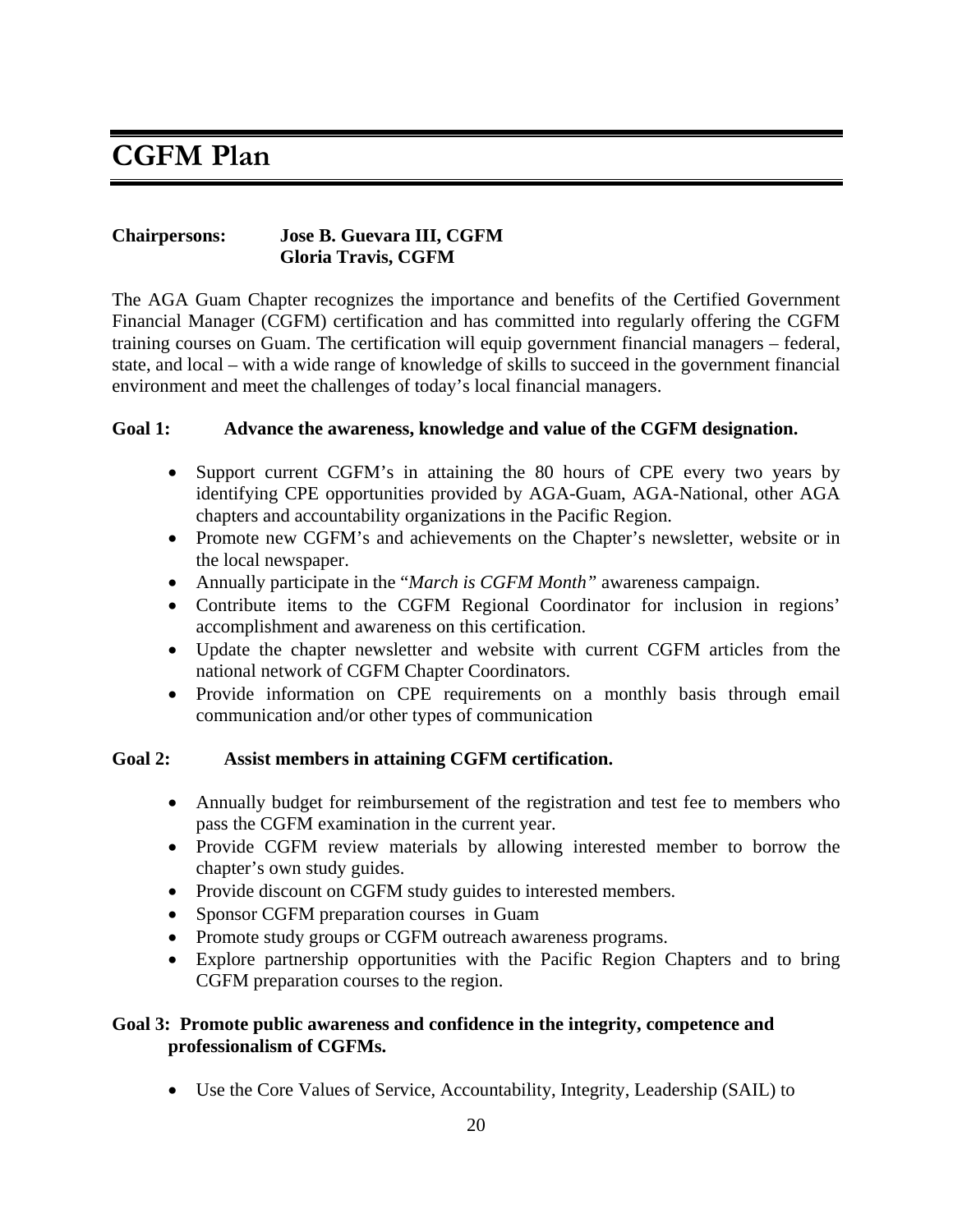promote these values in the local government. Encourage the use of the SAIL acronym in publications and notices.

- Emphasize to the highest elected officials and government directors that the CGFM designation denotes excellence, performance and accountability.
- Promote the CGFM certification to be recognized officially by the Government of Guam.
- Communicate with members at least on a quarterly basis on the advantages of being CGFM certified using the member newsletter, website or email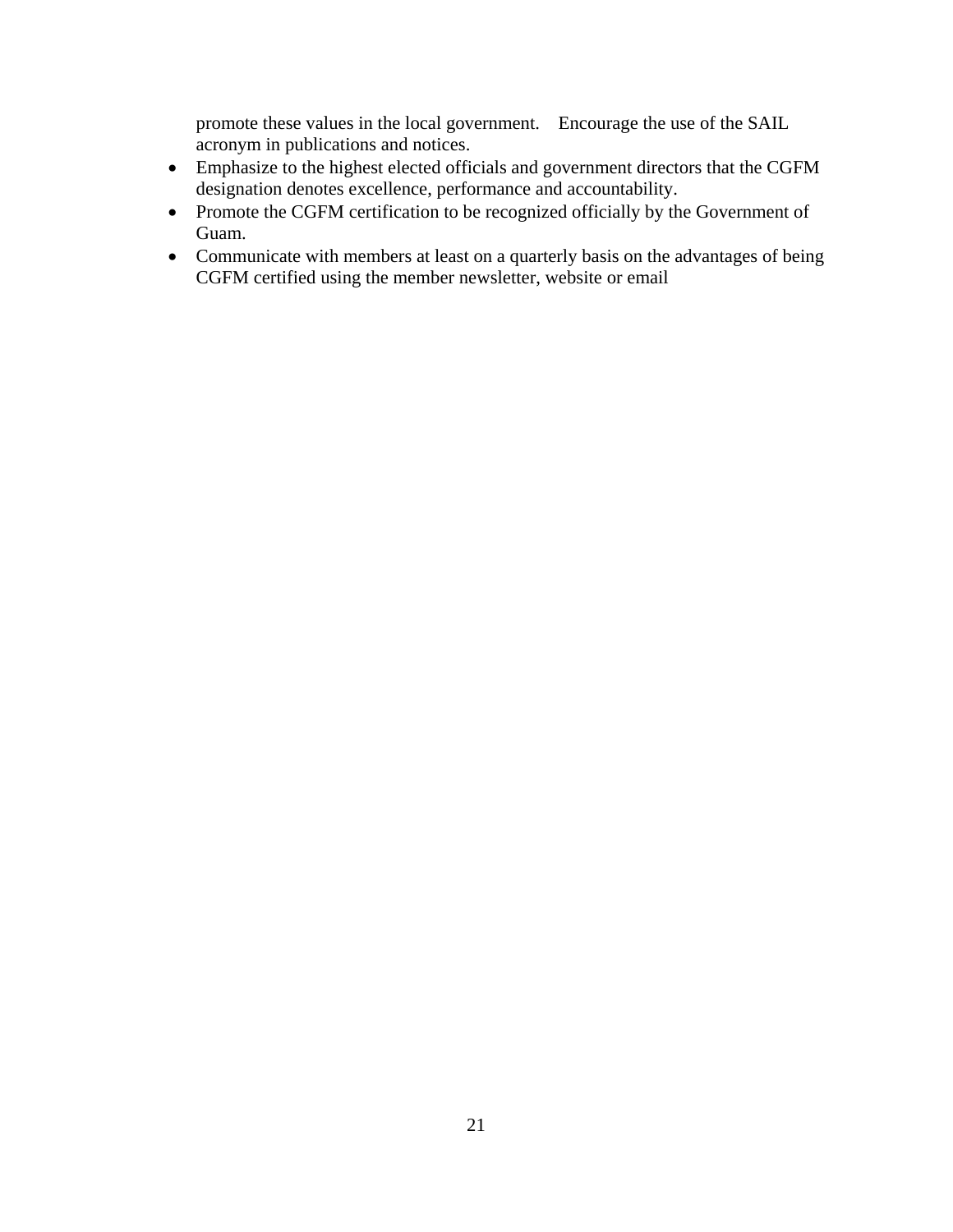# **Awards Plan**

# **Chairperson: Taling M. Taitano, CGFM, CPA**

The AGA Guam Chapter has developed an Awards Plan to recognize and celebrate the contributions and accomplishments of members and nonmembers. This year, we will celebrate our AGA membership by recognizing outstanding contributions from our members and individuals in the community that have exhibited their commitment to advancing government accountability.

#### **Goal 1: Participate in AGA National Award Program**

Strategies:

- Encourage nominations of the various awards through announcements in newsletter, website, local media outlets, and social networking sites.
- Discuss nominations at CEC and general membership meetings
- Chairperson to assist with distribution of nomination forms and where appropriate development of application

#### **Goal 2: Recognize Entities and Individuals**

Strategies:

- Establish the John Phillips Excellence in Accountability Award, which will recognize individuals for superior dedicated service and outstanding achievement in enhancing government transparency and accountability in the Territory of Guam.
- Chair to work with President to present awards during May membership meeting or as appropriate for the following categories
	- o Chapter Service Award
	- o Agency Chapter Service Award
	- o Community Service Award
	- o Chapter Educator Award
	- o Emerging Leaders Award
	- o Certificate of Appreciation/Participation
	- o Membership Longevity Award (10, 15, 20, 25 years, etc.)
	- o Professional Accomplishments
	- o New CGFMs

#### **Goal 3: Scholarships**

Strategies: See separate section on Scholarships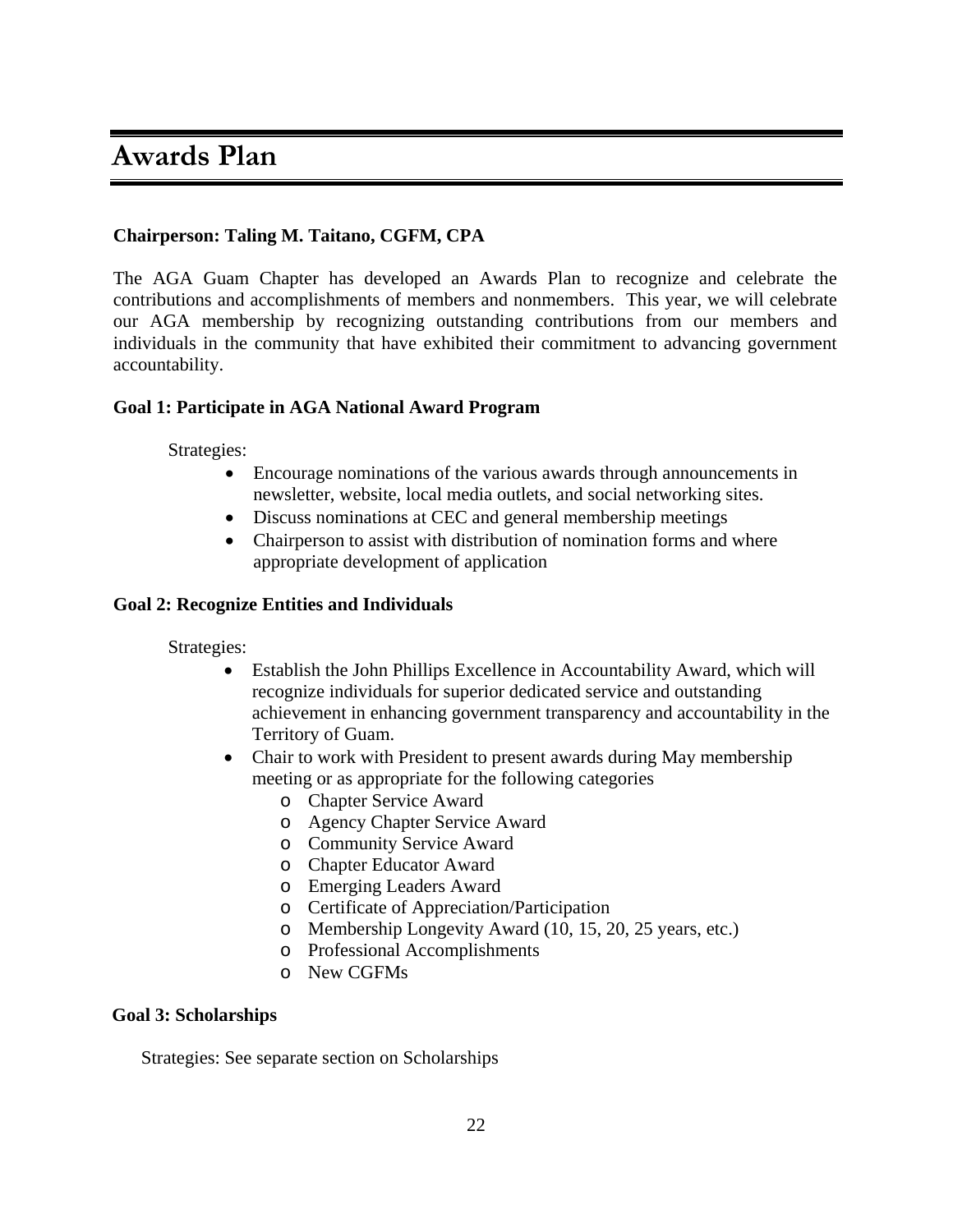# **Goal 4: Awarding Members with Training Opportunities**

Strategies:

- Provide scholarships to PDC and local training to members in recognition of their participation in club activities.
	- o PDC minimum of 2 scholarships, based on availability of funds.
	- o PEIC where appropriate, CEC will establish number of scholarships for members
	- o Local training minimum of 2 scholarships, pending funds availability

# **Goal 5: Scholarship Awards for Passing the CGFM Exam**

Strategies: Recognize members through monetary award for passing sections of the CGFM test. See separate section on CGFM. .

#### **Goal 6: Announce Member Accomplishments**

- Prepare public service announcements or press releases for nominations, awards and scholarships and submit to
	- o Newsletter
	- o Website
	- o Local media outlets
	- o Social Networking Sites
	- o National AGA
	- o Other trade journals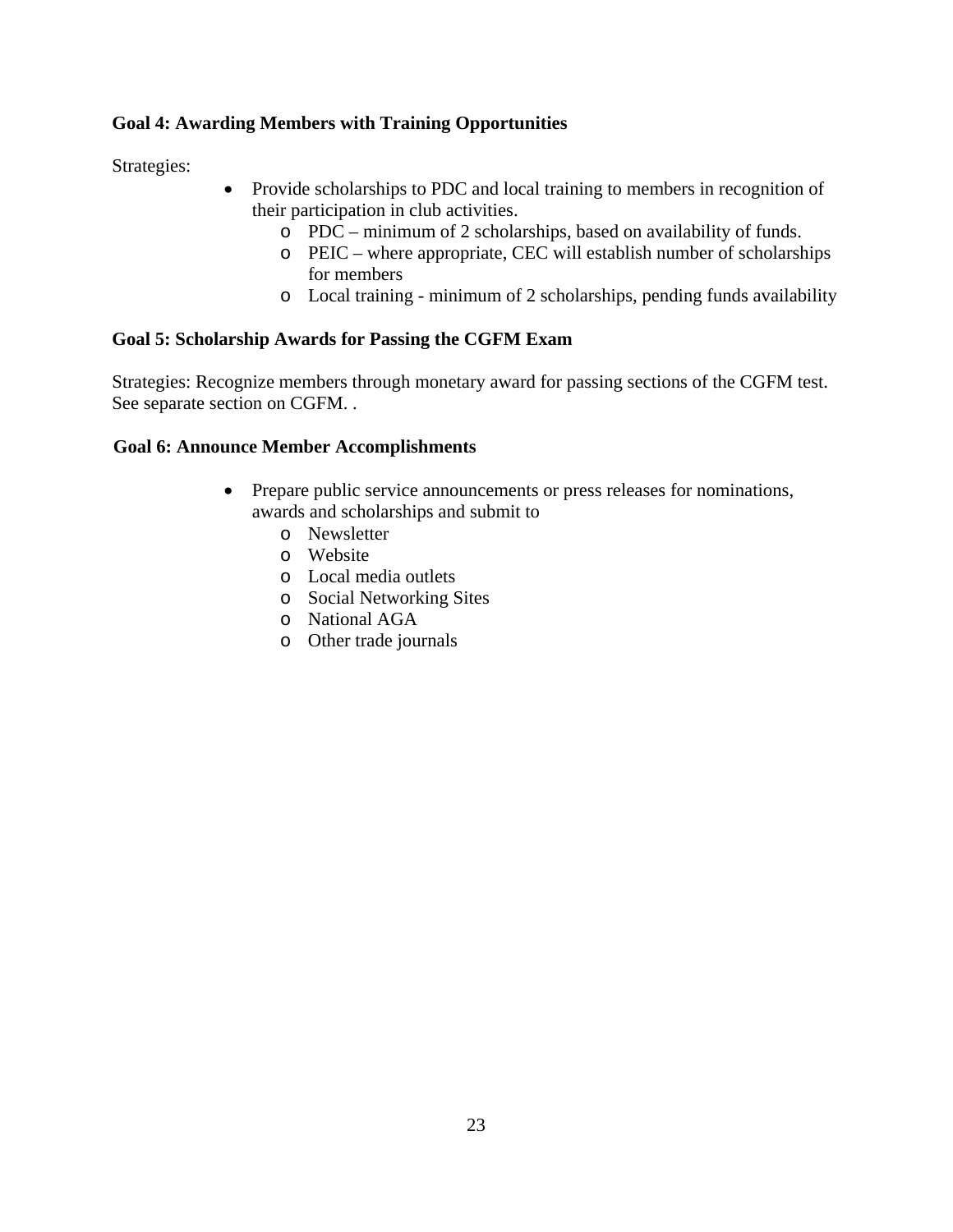# **Scholarship Plan**

# **Chairperson: Doris Flores Brooks, CPA, CGFM Adviser: Taling Taitano, Awards Plan**

The AGA Guam Chapter recognizes the need to provide a venue to recognize outstanding students who wish to pursue excellence in the study of business, accounting, and auditing by providing a scholarship under these disciplines and consequently help improve the business environment within the Micronesian Islands, and at the same time plan to provide continued quality intellectual infrastructure resource. We will also explore offering scholarships to current members pursuing post-secondary degrees.

The Plan is two folds:

Level 1. Student Scholarship Program: This program is already in place but shall be revitalized. We will continue to provide financial assistance to eligible candidates with the Herminia Dierking Scholarship in honor of Ms. Dierking's contribution to the AGA Guam Chapter as a past chapter President, as a Guam legislator who supported continuing education for governmental employees, and as a long time faculty of the University of Guam, Accounting Department.

Level 2. Resource Fellowship Fund Program (RFP): This program is a long range plan that would support the Chapter's commitment (in cooperation with the Early Careers Committee) to partner with the private sector companies and explore ways to continue to build a quality Accounting resource (instructor) program that directly benefits students in attaining excellence in an accounting degree program.

LEVEL 1: Student Scholarship

#### **Goal 1 - Revitalize the Student Scholarship Program.**

Objective: Fund the Scholarship and Resource Fellowship Fund (RFP)

• Set aside funding from Educational Fund (to be determined by CEC) towards supporting an accounting student in accordance with the AGA Guam Chapter Scholarship Criteria.

#### **Goal 2 - Make the Scholarship Program Available to Outstanding Students with Proven Track Record of Academic Excellence**

Objective: Publicize the Scholarship Eligibility Requirements.

• Partner with the efforts of the local University/College Scholarship Program under the Office of Student Services that conducts regular dialogue with high school students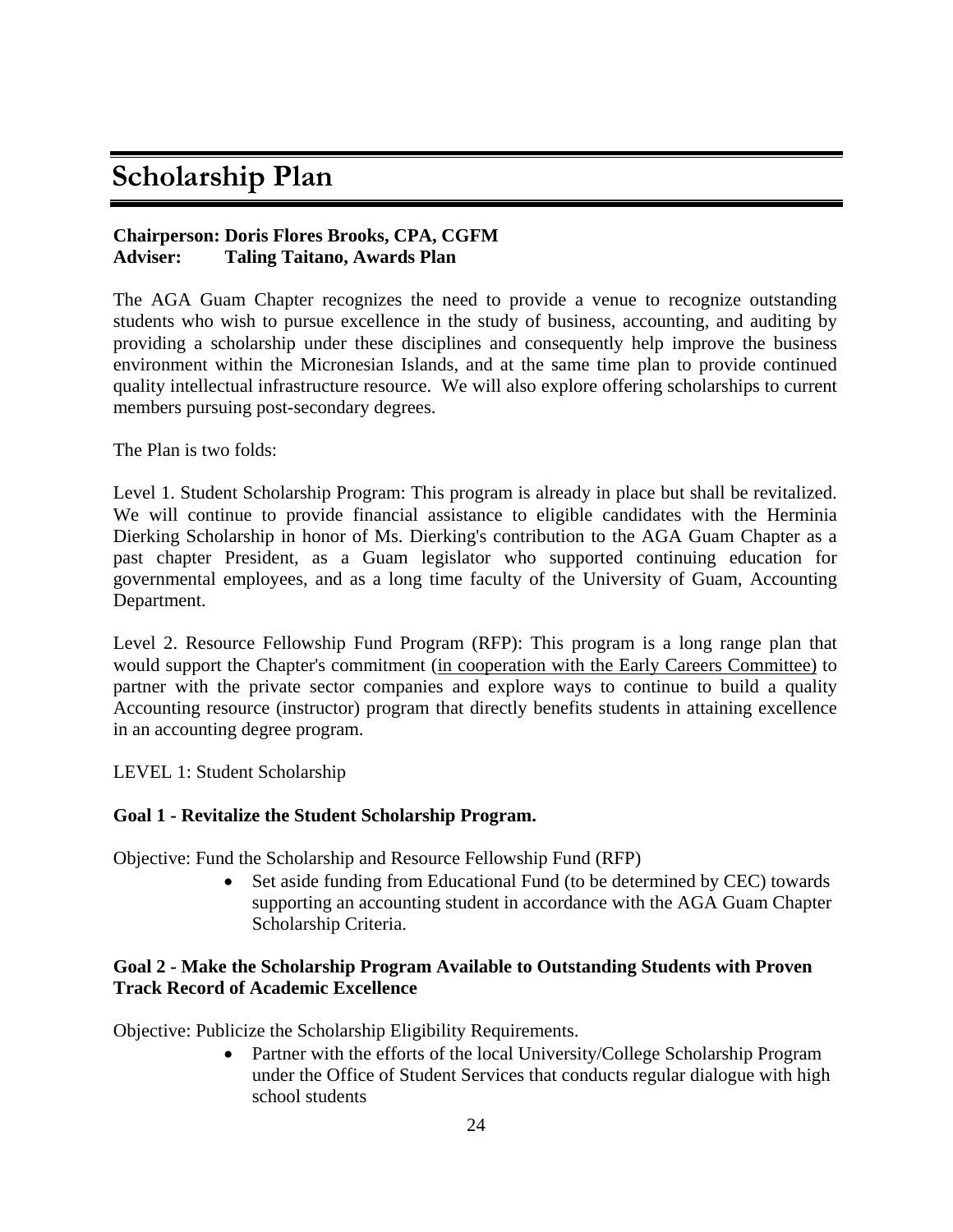- Solicit input from the Dean of local Colleges/University to help identify potential candidate/s of the Scholarship program
- Utilize the websites of the AGA, the public school system, colleges and universities (to include institutions that utilize the Guam Community College and/or University of Guam for its higher education needs). Publicize in local newspapers and distribute flyers to local college/university to publicize the scholarship program

# **Goal 3 - Encourage participation of members and dependents of members**

Objective: Make the Scholarship Program information handy to AGA members to include Pacific Rim members

- Distribute the Scholarship Program requirements during the general membership meetings and encourage members' involvement in the recruitment of potential candidates to the Scholarship Program.
- Announce regularly in the AGA membership meetings.
- Log on to http://aga.guam.net to access scholarship criteria and scholarship application.

# **Goal 4 - Identify Outstanding Student/s with Proven Track Record of Academic Excellence for this Award**

Objective: Award Scholarship to deserving student

• Convene Scholarship Committee preferably before the start of each semester and mid- semesters thereafter to ensure smooth implementation of scholarship requirements, the objective being to identify and award the AGA scholarship to the most deserving student.

LEVEL 2: Resource Fellowship Fund Program (RFP):

# **Goal 1 - Explore Ways to develop intellectual infrastructure resource in the Accounting Profession.**

Objective: Partner with the University of Guam-School of Business and private sector to gain support the RFP.

- Establish a Resource Fellowship Fund (RFP) to be restricted to fund the development of Intellectual Infrastructure within the University of Guam in the accounting and business discipline.
- Establish an Exploratory Committee to discuss, develop, implement, and monitor a mechanism to accomplish the objective of Level 2 to include identifying a funding source.

# **Goal 2 - Continue a dynamic dialogue with local University/College and private sector to gain support of the RFP Program**